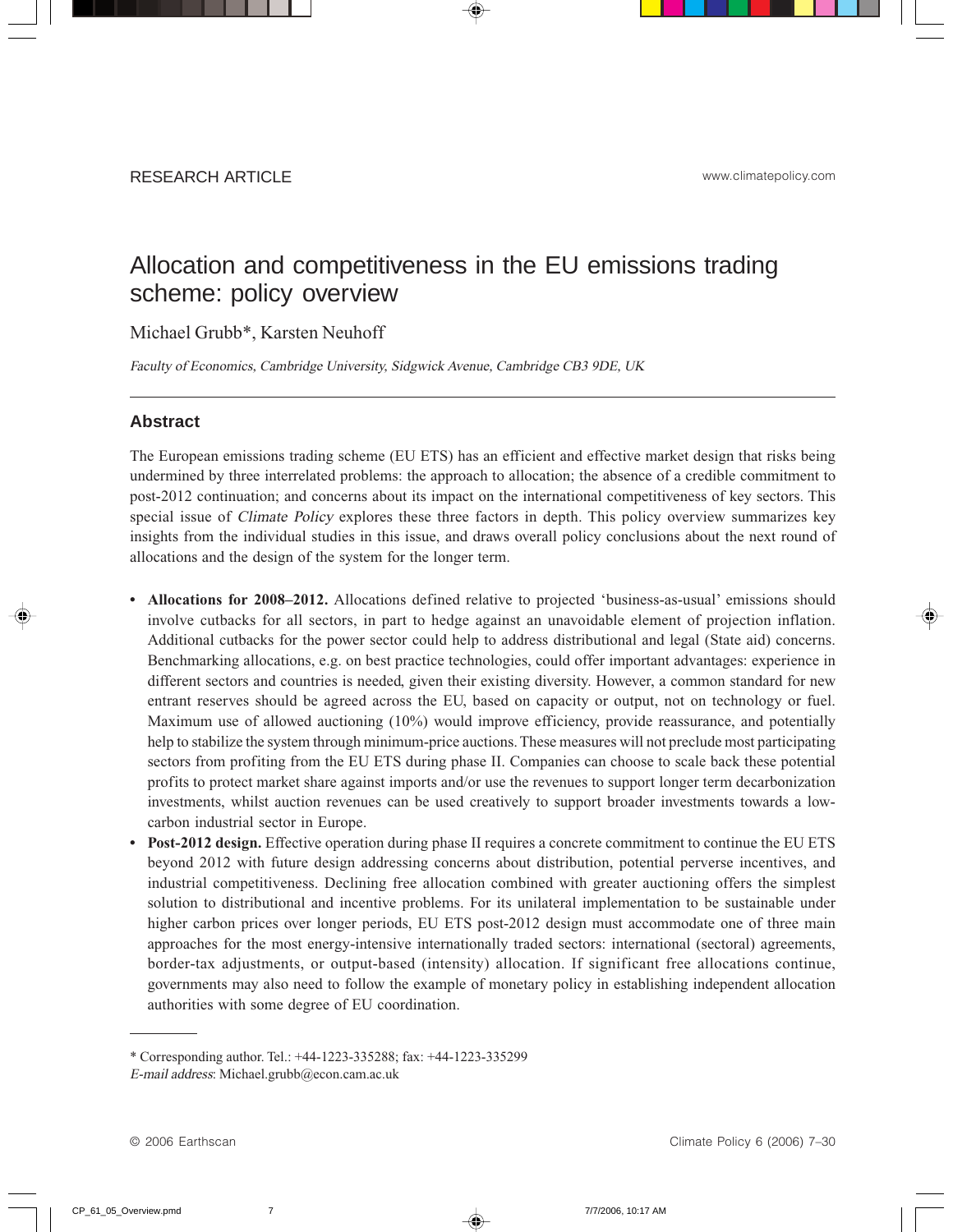Such reform for the post-2012 period would require the Directive to be fundamentally renegotiated in relation to allocation procedures. Such renegotiation is neither feasible nor necessary for phase II operation. Rather, phase II should be a period in which diverse national approaches build experience, whilst the profits potentially accruing to participating sectors can be used to protect market share and jump-start their investments for a globally carbonconstrained future.

## **Introduction**

The EU emissions trading scheme was launched in 2005 to cap  $CO_2$  emissions from heavy industry. Covering almost half of all  $EU CO_2$  emissions, it forms the centrepiece of European policy on climate change. Trade in these emission allowances gives value to reducing  $CO_2$  emissions and has formed a market with an asset value worth tens of billions of euros annually. Putting a price on carbon has been an achievement of global significance, through the linkages to emission credits generated under the Kyoto mechanisms: indeed, in response to the unexpectedly high prices of 2005, a flood of such projects started coming forward.

Although unprecedented in its scale and scope, the main pillars of the EU ETS were built on many years of economic research into theories of emissions trading, combined with practical experience of emission trading schemes principally in the USA. Yet the analogies are far from exact, and the emerging experience with the EU ETS is beginning to highlight the profound nature of the differences – many of which have thus far been under-appreciated in economic and policy analysis.

Like any market, the key to prices is scarcity, and the price depends on both the absolute quantity of allowances available and expectations about the future. The most fundamental difference of emissions trading from any normal market is that the amount available depends directly on government decisions about allocations; and expectations about the future are largely expectations about future emission targets. The large reduction of EU ETS prices in Spring 2006 is the first tangible sign of the scale of the problems around allocation in the EU ETS. Equally, some of the initial responses give a foretaste of numerous other possible problems:

- Suggestions to 'bank' surplus allowances forward into phase II (the Kyoto first period), without understanding and correcting the cause of the initial problem, may simply exacerbate similar problems in the next, crucial, Kyoto phase;
- Plans to withdraw allowances from the market risk being seen as penalizing abatement. Indeed such ex-post adjustment runs the risk of undermining the basis of a stable market upon which industry feels confident to invest;
- Proposals to use 2005 as the base year for phase II allocation risk a perverse 'updating' incentive; a belief that higher emissions today will be rewarded with bigger allocations in future periods.

Due in part to the sheer scale of the EU ETS, governments are subject to intense lobbying relating to the distributional impact of the scheme, and are constrained by this and by concerns about the impact of the system on industrial competitiveness. Few academics understand the real difficulties that policy-makers face when confronted with economically important industries claiming that government policy risks putting them at a disadvantage relative to competitors. Yet attempts to manage the consequences – by giving allocations based on projected needs, by  $ex$ -post adjustments after the real situation becomes clearer, or by updating allocations based on most recent data – are loaded with the potential to weaken the system with perverse incentives that undermine the original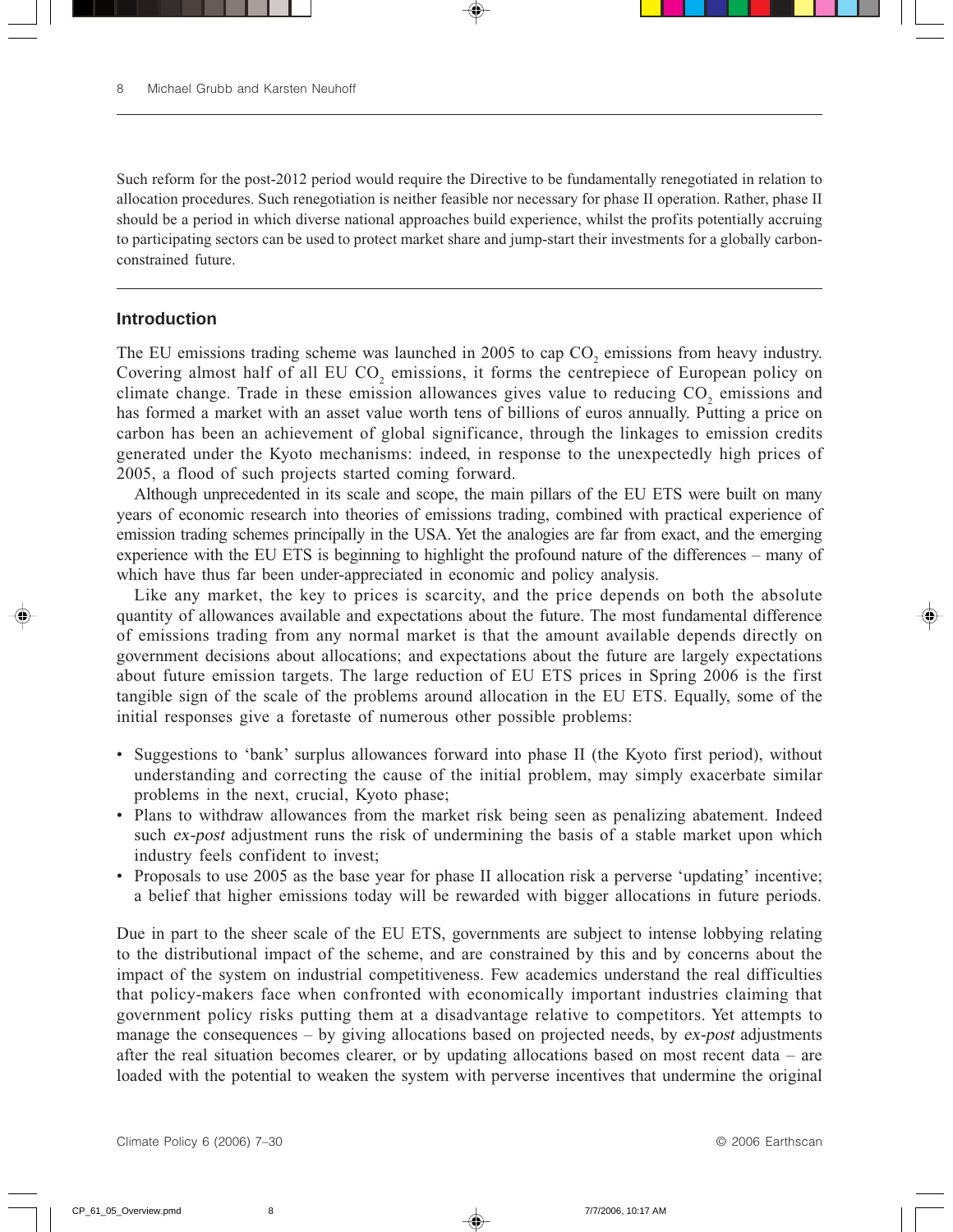objective. The same is true of many other 'fixes' to meet the pressures of lobbying and competitiveness concerns. Allocation is at the heart of the EU ETS; it is also potentially its Achilles heel.

This special issue brings together the most complete analyses of these core issues yet conducted:

- Three articles apply economic modelling to focus directly upon how the EU ETS and allocation decisions may affect sector profits, pricing, market share and incentives: an overview study of five key sectors, complemented by finer-grained modelling of the electricity and cement sectors, to study the incentive aspects of different allocation approaches.
- Three articles look at issues arising from these economic conseuences of the EU ETS. One study presents initial empirical evidence about the system's impact on electricity prices and profits. A legal study highlights how the scale of profits generated under the ETS may itself bring contrary pressures to bear on the allocation process through State-aid considerations. Both of these then inform an analysis of the issues surrounding auctioning of emission allowances, including the extent to which auctioning might help to address some of the difficulties identified in other articles.

This overview also draws on several other studies, including a related analysis of how the modelling studies of aggregate sectors 'in equilibrium' relate to the diverse nature of key sectors across Europe, and the likely dynamics of economic impacts and mitigation potentials over time (Grubb et al., 2006).

This policy overview is in two parts. Part A draws directly on these component studies to clarify and emphasize five ways in which the EU ETS differs from previous emissions trading systems:

- 1. The economic scale of the scheme, which drives heavy lobbying around allocation and competitiveness concerns, yet which paradoxically is the source of profit-making incentives unprecedented in the history of environmental policy;
- 2. The consequently small nature of cutbacks relative to 'business-as-usual' and the resulting instabilities in the system;
- 3. The corresponding large proportion of free allocation, which underlies legal stresses and the scope for distortions;
- 4. The multi-period nature of allocations, which drives dependence both upon post-2012 decisions and the risk of perverse incentives;
- 5. The devolution of allocation responsibilities to Member States and the way this affects the development of viable solutions.

Part B then examines the 'bigger picture' policy implications that flow from this: the implications for allocation during phase II; the options for longer-term continuation; and the implications in terms of the existing Directive and related institutional considerations.

## **Part A: Why the EU ETS is different – and what that implies**

#### A1. Scale, costs and competitiveness

In terms of economic scale, the European emission trading scheme is the biggest such scheme in the world by an order of magnitude. At allowances prices in the range  $\in 10-30/\text{tCO}_2$ , the value of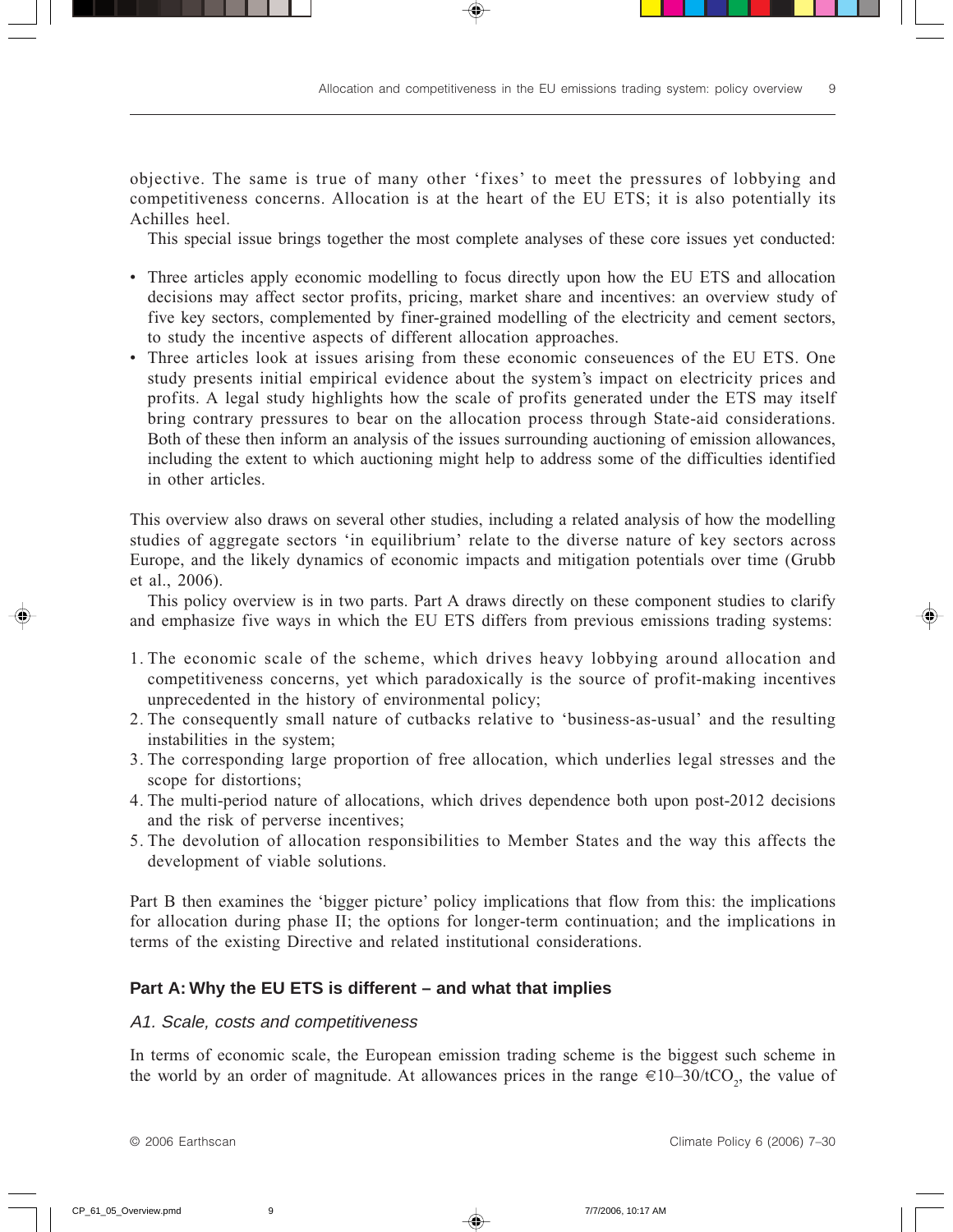allowances issued every year is  $\epsilon$ 22–66 billion, compared with the USA's East Coast NO<sub>x</sub> trading programmes ( $\in$ 1.1 billion) or SO<sub>2</sub> trading schemes ( $\in$ 2.8–8.7 billion).<sup>1</sup> The sheer scale of the EU ETS means that it could affect the costs of key industrial sectors more than any previous environmental policy – perhaps more than all the others put together. Yet part of the problem in the debate over the EU ETS is the tendency to make sweeping generalizations, not least about costs and competitiveness impacts.

Two aspects drive competitiveness issues. First, the level of international competition for a specific product and, second, the direct and indirect  $CO_2$  emissions associated with the production. Figure 1 provides a sense of scale for both dimensions.

As an indicator for the cost exposure, the vertical axis of Figure 1 depicts the potential value at stake for major industrial sectors. It is defined as the potential impact of the EU ETS on input costs relative to sector value-added, before any mitigation or pass-through of costs onto product prices. The horizontal axis shows the current trade exposure of these sectors. The data are for the UK, which in many respects is one of the most exposed countries in Europe to external trade effects, and in which most sectors (with the exception of pulp and paper) are plausibly representative of the situation facing many European producers.

The **lower end** of the vertical bars shows the net value at stake (NVAS) if the sector participates in the EU ETS and receives free allocations equal to its 'business-as-usual' emissions, takes no abatement



Source: Grubb et al. (2006).

Figure 1. Value at stake over range 0–100% free allocation. The chart shows value at stake (see text) relative to total value-added by sector, plotted against UK trade intensity. The bars span the range from (NVAS) 100% free allocation, to (MVAS) the theoretical impact of zero free allocation or equivalent carbon tax. Results are for a carbon price of  $15\epsilon/tCO$ , and an electricity cost pass-through that increases power prices by  $\in 10/MWh$ , consistent with a coal-dominated power system (CCGTs could roughly halve this rate of electricity price impact for the same carbon price). Scaling the electricity price moves the lower point of the bars in proportion; scaling the carbon price scales the length in proportion.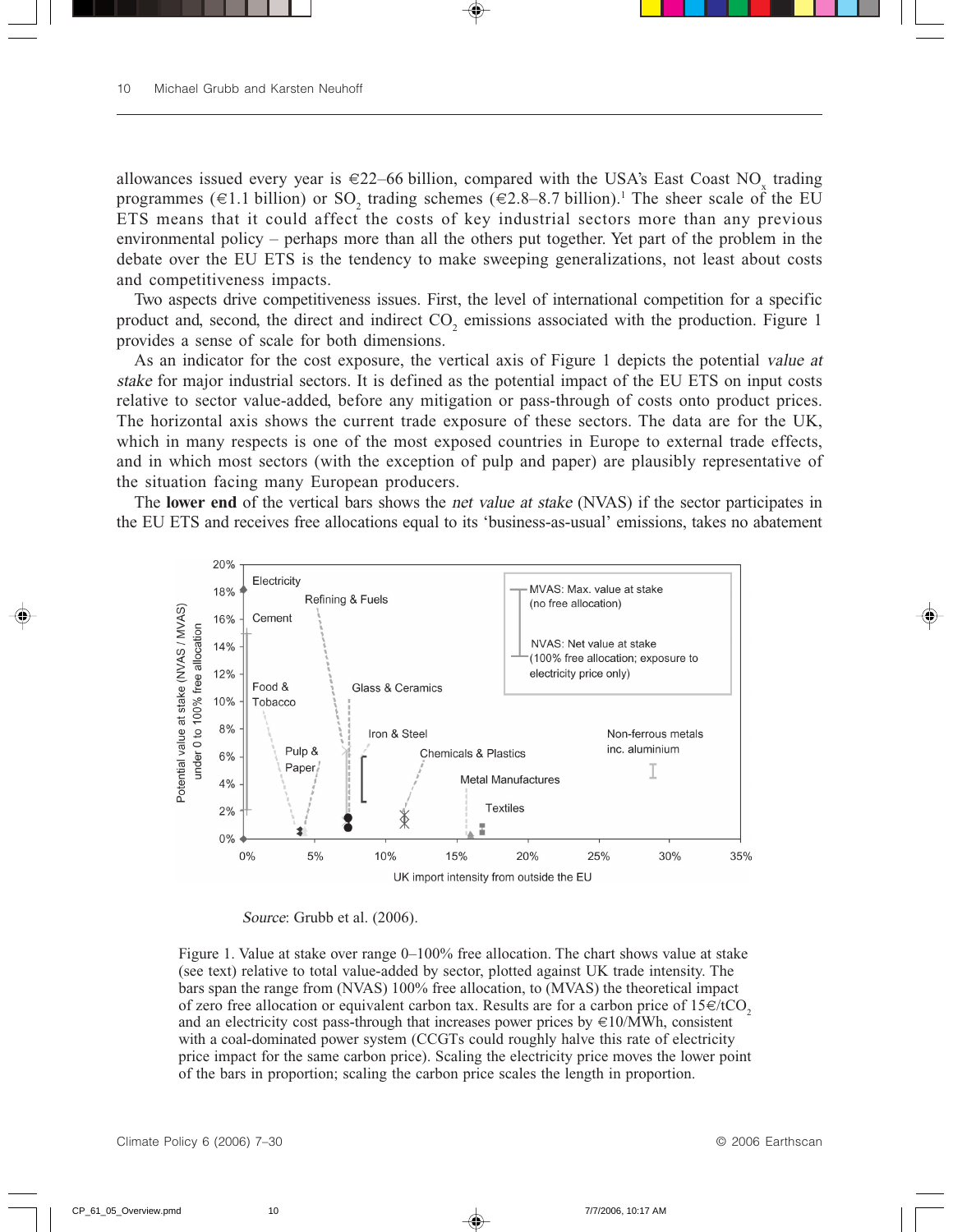action, and does not change product prices: the NVAS then represents the sector's exposure to indirect costs through electricity price impacts only, since all direct emission costs are covered by free allocations. The most striking feature of the graph is that only three sectors have NVAS exceeding 1.5% of sector value-added. If exposed to the full impact of electricity price rises, NVAS is estimated at 2.1% for Cement, 2.7% for Iron and Steel, and finally 4.4% for Non-ferrous Metals (principally aluminium).

The high value attributed to non-ferrous metals reflects dependence on electrical input for processes, particularly for aluminium, which sometimes result in it being termed 'solid electricity'.<sup>2</sup> For cement, iron and steel, the figure is around 2%; refining, which uses hardly any electricity from the grid and has NVAS with 100% free allocation, is 1.3% of its total value-added. The pulp and paper sector does not have significant cost exposure in the UK, although other EU producers may have. The impacts could be non-trivial for a few other individual subsectors – notably in glass and ceramics, and in chemicals, both of which have average sector NVAS exposure (at 100% freeallocation), close to 1% of value-added. In all cases, the actual net impact depends on the extent that industries can undertake cost-effective emissions abatement measures or pass on  $CO_2$ -related costs to product prices.

# Box 1: Five principles underlying the economic impacts of emissions trading

The aim of emissions cap-and-trade is to secure emission reductions at the lowest possible overall cost: the trading allows companies to seek emission reductions to meet the aggregate cap wherever and however it is cheapest to do so. Five principles underlie the practical economic impact of an emissions trading system applied to  $CO_2$ :

1. In general, CO<sub>2</sub> constraints generate economic rents, and free allocation of allowances to industry gives the potential to capture this value and profit, subject to:

(a) degree of alignment of allowances with costs (e.g. not sectors outside EU ETS or affected primarily by electricity pass-through costs);

(b) constraints on cost pass-through due to imports and other factors.

- 2. Profit and market share are not synonymous, and for internationally traded goods they are frequently in opposition: the more that companies profit by raising prices to reflect the opportunity costs of carbon, the greater the possible erosion of their market share over time.
- 3. The details of allocation methods matter: new entrant, closure, and incumbent allocation rules all affect the incentives, pricing and efficiency of the scheme.
- 4. The power sector can and does pass through the bulk of marginal/opportunity  $CO_2$ related costs to the wholesale power markets, as expected in a competitive system, resulting in substantial profits and downstream costs where retail markets are competitive.
- 5. Other participating sectors also have the potential to profit in similar ways, but the net impact is complicated by details of electricity retail market regulation, by international trade, and by downstream company, regional and product differentiation.

© 2006 Earthscan Climate Policy 6 (2006) 7–30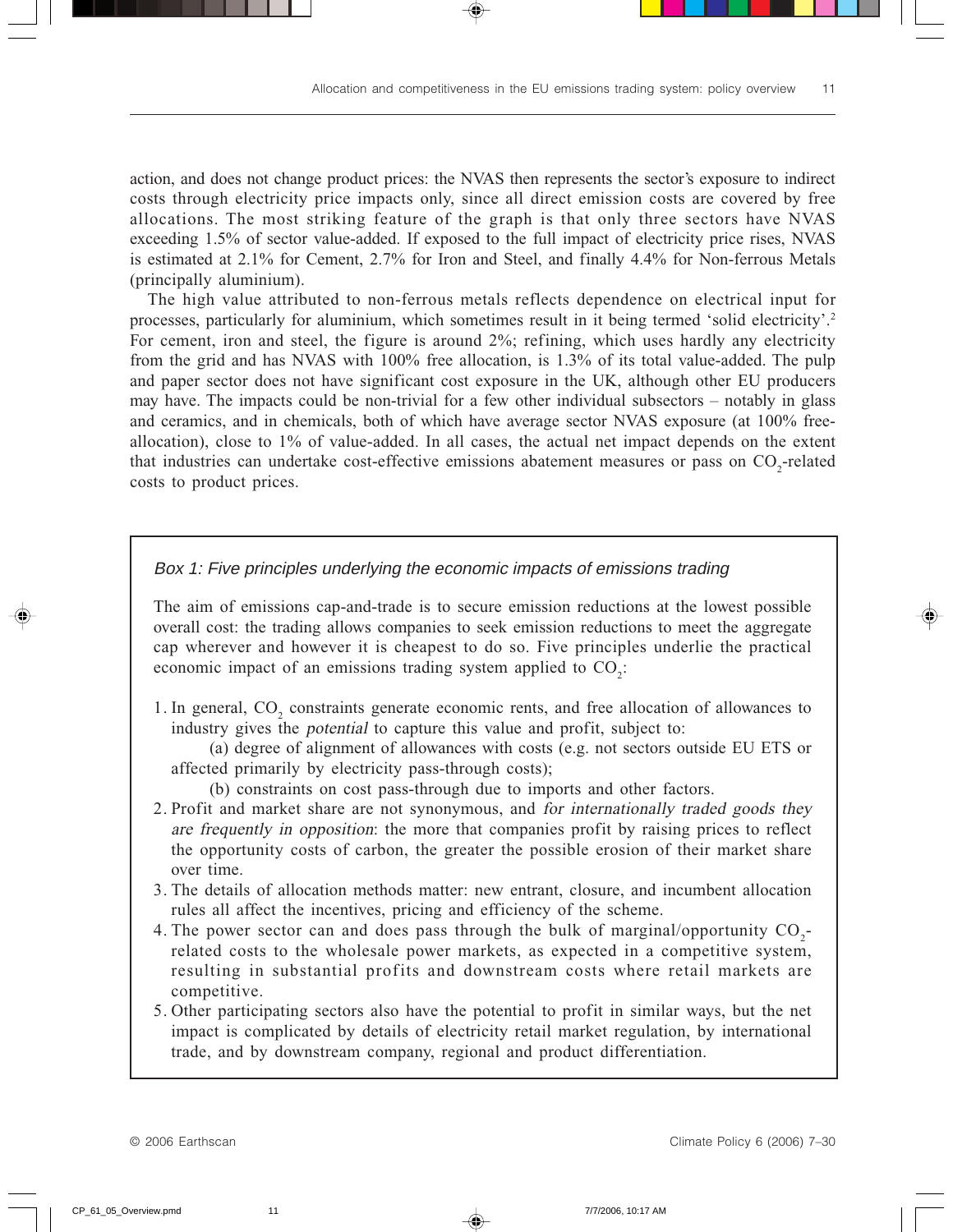12 Michael Grubb and Karsten Neuhoff

The **upper end** of the bars shows the theoretical impact on sectors in the EU ETS if there were no free allocations – equivalent to 100% purchase (on markets or through auctioning at the market price). This forms a potential maximum value at stake (MVAS) that would arise from such allocation, or an equivalent carbon tax, if product prices were held constant and no abatement undertaken.

The significance of the upper level (no free allocation) is that it also gives an indication of the impact on marginal/opportunity cost for producing an additional unit of output.<sup>3</sup> As long as increasing or decreasing production does not change the amount of free allowance allocation, the incremental decision to produce more (or less) faces the full cost of extra allowances (or the opportunity cost of not selling allowances). Thus the upper end of the bars gives a rough indication of the potential relative impact on output prices, if firms pass through these opportunity costs. As discussed below, such pricing can lead to large profit gains from the EU ETS.

However, passing through the opportunity cost impacts of the EU ETS would increase prices relative to imports from regions outside the EU ETS.<sup>4</sup> This forms the main constraint on the ability to pass  $CO_2$ -related costs on to customers. The chart also shows (horizontal axis) the existing degree of imports from outside the EU. The quite exceptional position of aluminium, as noted in Smale et al. (this issue), is readily apparent – not only is its NVAS potentially twice that of any other sector, but the same is true of its import intensity.

In contrast, hardly any cement is currently imported from outside the EU. This does not imply that changes in production costs cannot create opportunities for international trade. Its maximum value at stake (MVAS) – and the relative significance associated with marginal/opportunity cost pricing – is comparable with electricity itself, at more than twice that of any other sector. This explains the high leakage rate associated with profit-maximization mentioned in Demailly and Quirion (this issue): if the sector passes through most of its marginal/ opportunity costs, the price differential simply becomes so large as to overcome the barriers that have traditionally kept foreign imports out.

The equivalent MVAS impact on refining and fuels, and iron and steel, is about 6% each and both have existing trade intensity around  $7-8\%$ . For the UK, no other sector in aggregate has marginal value-at-stake impacts above 2%, even for zero free allocation.

Several points flow from this. Allocation and competitiveness in the EU ETS is a tale about a few key sectors. At the prices and allocations plausible in phase II (considered briefly below) the net cost impacts are not large relative to sector value-added. If impacts on marginal costs were passed through to prices, while the sectors still receive mostly free allocations, as detailed below the sectors will profit substantially but with an erosion of international competitiveness over time. Moreover, differences in allocations between Member States would affect the cash flows of their companies (the length of the vertical bars gives an indication of sensitivity to this), and many have far greater trade within Europe than outside it (discussed further in Grubb et al., 2006, which presents equivalent data for trade within the EU). In reality these internal dimensions do far more to drive lobbying and allocation decisions than the external competitiveness considerations, and we now turn to consider some consequences.

#### A2. Small cutbacks and price instabilities

The scale of the EU ETS, combined with the relative difficulty of reducing  $CO_2$  emissions compared to many other pollutants, has two immediate consequences: cutbacks imposed in phase I – and under discussion for phase II – have been small; and prices have been volatile. Cutbacks in phase I of EU ETS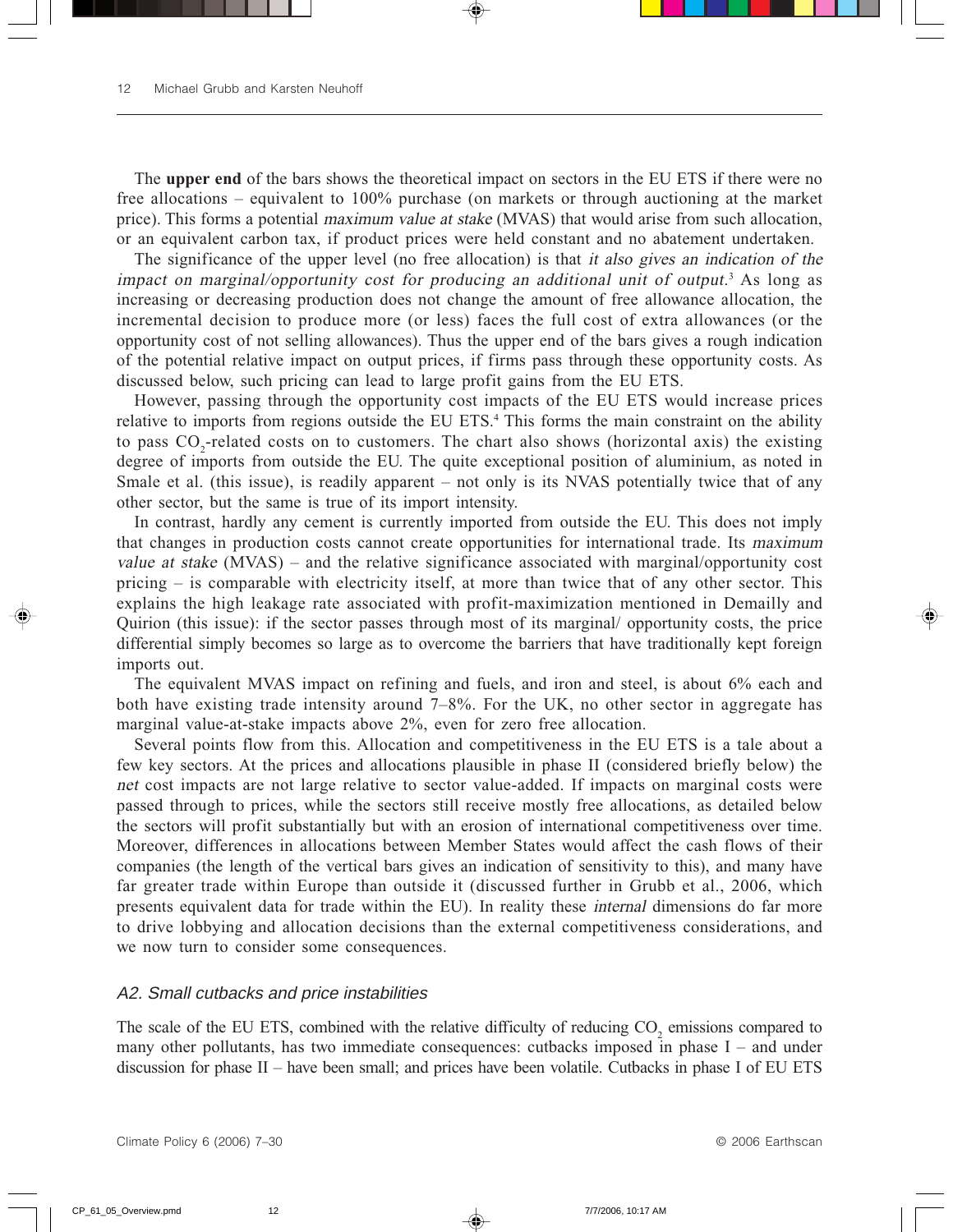amounted to about 1% of projected needs, contrasting, for example, with the US  $SO_2$  programme, which involved cutbacks over 50% of historical emissions, and additional reductions later.

The evolution of prices is illustrated in Figure 2. In the few months after its launch, prices, initially around  $\in$  10/tCO<sub>2</sub>, rose to unexpectedly high levels. This was due to two main factors: European Commission resistance to larger allocations in some outstanding disputes with Member States; and soaring gas prices that drove electricity production back to coal and raised the  $CO_2$  price that would be required to reverse this. After tracking the coal–gas price differential up to close to €30/tCO<sub>2</sub>, prices decoupled from gas prices and varied in the range  $∈20-30/tCO<sub>2</sub>$ , as emitters focused on other opportunities, before crashing in Spring 2006.

The price crash occurred as data on actual 2005 verified emissions were released, and this displays the extreme sensitivity arising from the small cutbacks of EU ETS allocations. Figure 3 shows the actual emissions,<sup>5</sup> compared to the corresponding initial allocations, and a few different estimates made by market analysts. Even as late as Spring 2006, there were retrospective estimates from a leading provider of market intelligence that turned out to be completely wrong. The uncertainty in projections upon which NAPs had originally been based was, of course, far wider.

Some excess of allocations over verified emissions, which led to the large price reductions, was predictable.<sup>6</sup> Moreover, as indicated, the higher gas prices shifted some power generation back from gas to coal-based operation, increasing emissions compared to initial power sector projections. Thus the error, and the excess of allocations, could easily have been bigger, and this was the case in most other sectors. Both evidence and theory suggest that projection-based targets and allocations tend to be biased upwards.7

The key difference between the EU ETS and other trading programmes is that the cutbacks negotiated have been well within the range of projection uncertainty. This inevitably creates price volatility if, as has been the case before, emissions turn out to be lower than the projected basis upon which allocations are made.



Figure 2. EU ETS trading prices from Dec 2004 to May 2006.

© 2006 Earthscan Climate Policy 6 (2006) 7–30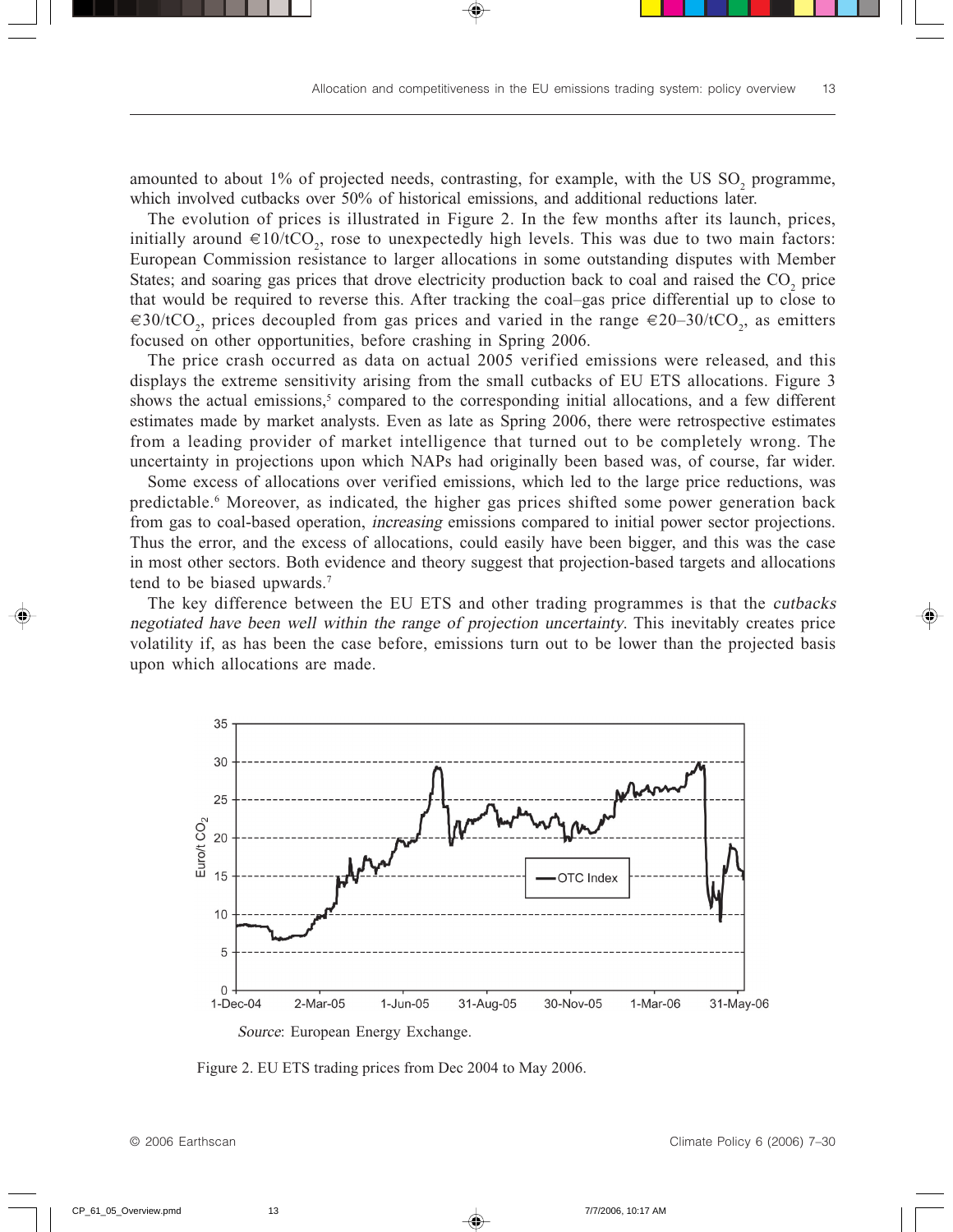

Figure 3. Uncertainty of emission projections from installations covered by the EU ETS. The chart shows best estimates of total  $CO_2$  emissions from EU ETS sectors in 2003 and 2005 (connected by dotted line), compared to allocations (flat line 2005–2007), and two estimates of 2005 emissions provided by market analysts in the months leading up to the release of the verified emission data. The shaded area indicates a plausible range of uncertainty in emission projections for the phase I period at the time of initial allocation decisions.

Price volatility carries a cost. Difficulties in predicting future allowance prices are delaying investment decisions. By waiting, a company can gain more knowledge about future  $CO<sub>2</sub>$  prices, and thereby make better decisions. Furthermore, in the presence of price uncertainty, risk aversion is also likely to reduce investment.<sup>8</sup> The risk of low  $CO_2$  prices represents a significant hurdle for low-carbon investments. Obviously, companies are prepared to bear risks, but they generally prefer to take risks in their core business, where the additional management attention can at the same time create strategic opportunities.

As indicated in the Introduction, most of the immediate responses to the price crash threaten to exacerbate underlying problems, because of the way they undermine the integrity of the market or introduce perverse incentives. Clearly, given relatively modest cutbacks in the face of large uncertainties, policies which can provide a greater degree of price stability in the EU ETS would be valuable.<sup>9</sup> Options considered in this special issue (by Hepburn et al.,) include the use of 'active auctioning'.

#### A3. Potential over-compensation and profit-making

A third and related feature is the tendency towards 'overcompensation'.  $CO<sub>2</sub>$  costs feed into production costs. The normal response to higher input costs is to raise product prices to compensate. Economically, free allocation amounts to an alternative way of compensating – or protecting – companies from the costs of carbon.

Firms in reasonably competitive markets maximize profits by setting prices relative to marginal cost of production. These marginal costs now include opportunity costs of  $CO<sub>2</sub>$  allowances, even if allowances are received for free – in which case there is potential 'double compensation'. This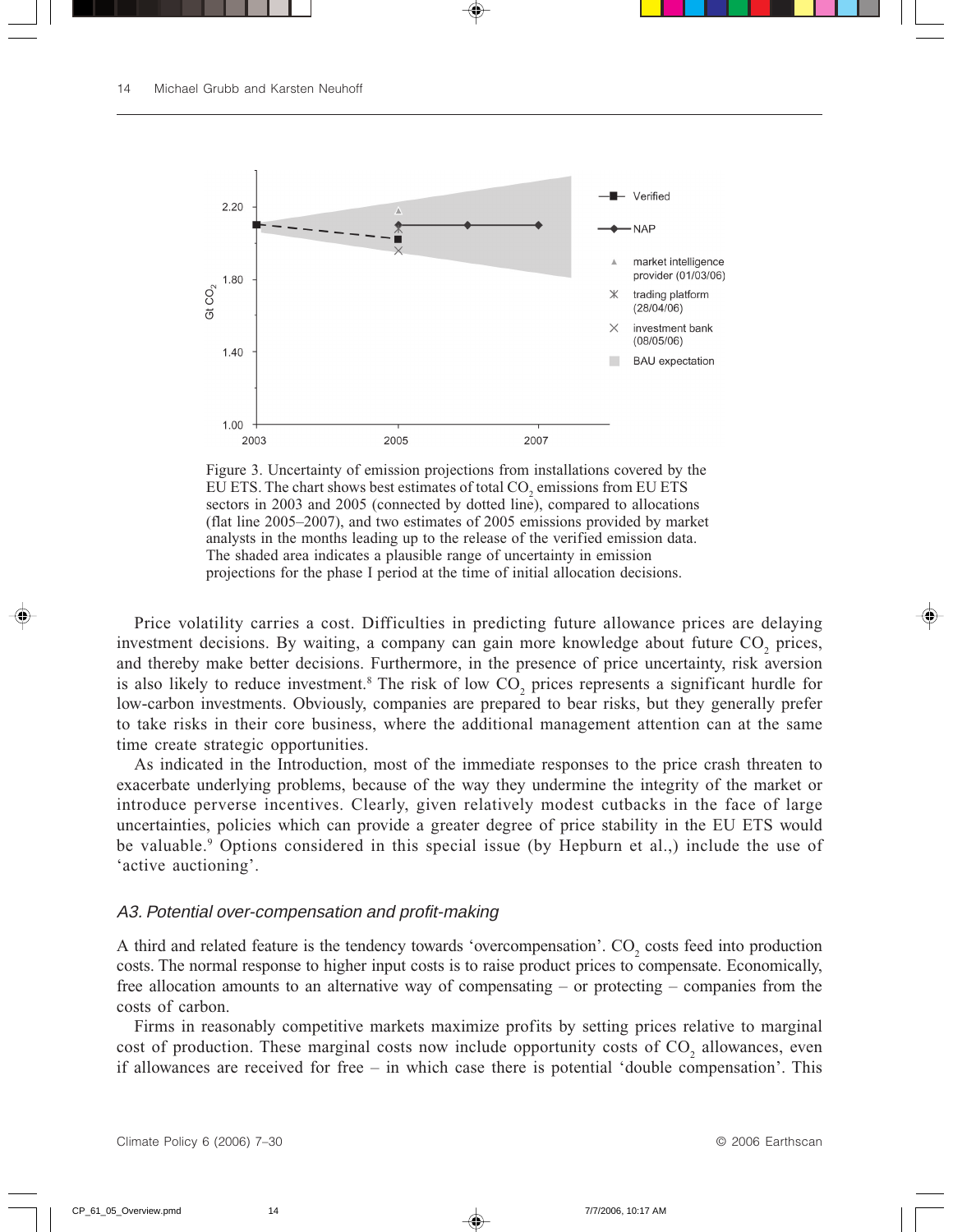creates the potential to make substantial profits, as found in the modelling studies in this issue by Smale et al., and analysed more fully for electricity by Sijm et al. and for cement by Demailly and Quirion.

The empirical situation is mixed (Sijm et al., this issue). In countries with liberalized power markets, generators have passed through most of the opportunity costs, as expected, with aggregate profits totalling billions of euros. There are notable exceptions, including France and Spain, where the retail price levels are set by government contracts or regulation.<sup>10</sup> However, whilst consumers may welcome such protection from the real costs of  $CO<sub>2</sub>$ , all these approaches create distortions that can prevent entry from third parties and undermine the intended incentives for companies to reduce  $CO_2$  emissions and for consumers to reduce electricity consumption.

In other sectors, pricing responses may be influenced by competition from outside Europe. This is not an 'all or nothing' constraint: if firms maximize profits, they will still generally pass through much of the opportunity cost, making profits at the risk of some loss of market share (Smale et al., this issue). Granting free allocations is thus highly imperfect as a protection against foreign competition: companies still face the full costs in their marginal production decisions. In most products, the price rise required to recoup the net exposure (NVAS) alone is trivial (Carbon Trust, 2004; Grubb et al., 2006); the marginal cost incentive is to go beyond this, and firms will end up both making profits from the system and losing some market share.

The more robust justification for free allocation is that it compensates existing assets for the impact of environmental regulation that was not foreseen at the time of construction. This interpretation would create clear criteria for the amount and basis for allocation, and indicate that free allocation is part of a transitional process towards a strategic objective of fully internalizing  $CO<sub>2</sub>$  costs.

Free allocation of allowances probably qualifies as State aid under the State Aids Directive (Johnston, this issue). Countries may thus have to make State aid declarations (otherwise, allocations could be challenged in national courts). State aid could be justified as a compensation for forgone profits due to the environmental regulation, but in this situation the proportionality principle applies – the amount of State aid should be proportional to the forgone profit. To the extent that profits may be deemed to amount to excessive compensation, this may create considerable legal pressures to reduce the scale of free allocations.

Free allocation can distort incentives. If installations cease to receive free allowances when they close, the withdrawal of over-compensation creates a perverse incentive to keep inefficient facilities operational.

If the objective of free allocation is to compensate existing assets for the impact of new regulation, it should not be required for new entrants. In practice, most governments set aside free 'new entrant reserves', which economically amount to an investment subsidy. If the volume were unlimited, such subsidies might reduce the product price – which may be part of the aim, but is not actually achieved.<sup>11</sup> Governments use NERs to help support new construction, but giving free allowances in proportion to the carbon intensity of new plants, can bias the incentive towards more carbon-intensive investments (Neuhoff et al., this issue). When projected forwards, such distortions are amplified by the multi-period nature of the EU ETS, to which we now turn.

## A4. The multi-period nature of the EU ETS

The repeated negotiations of allocations for subsequent periods create additional challenges for the European emission trading scheme.  $CO_2$  budgets and allowance allocations are only determined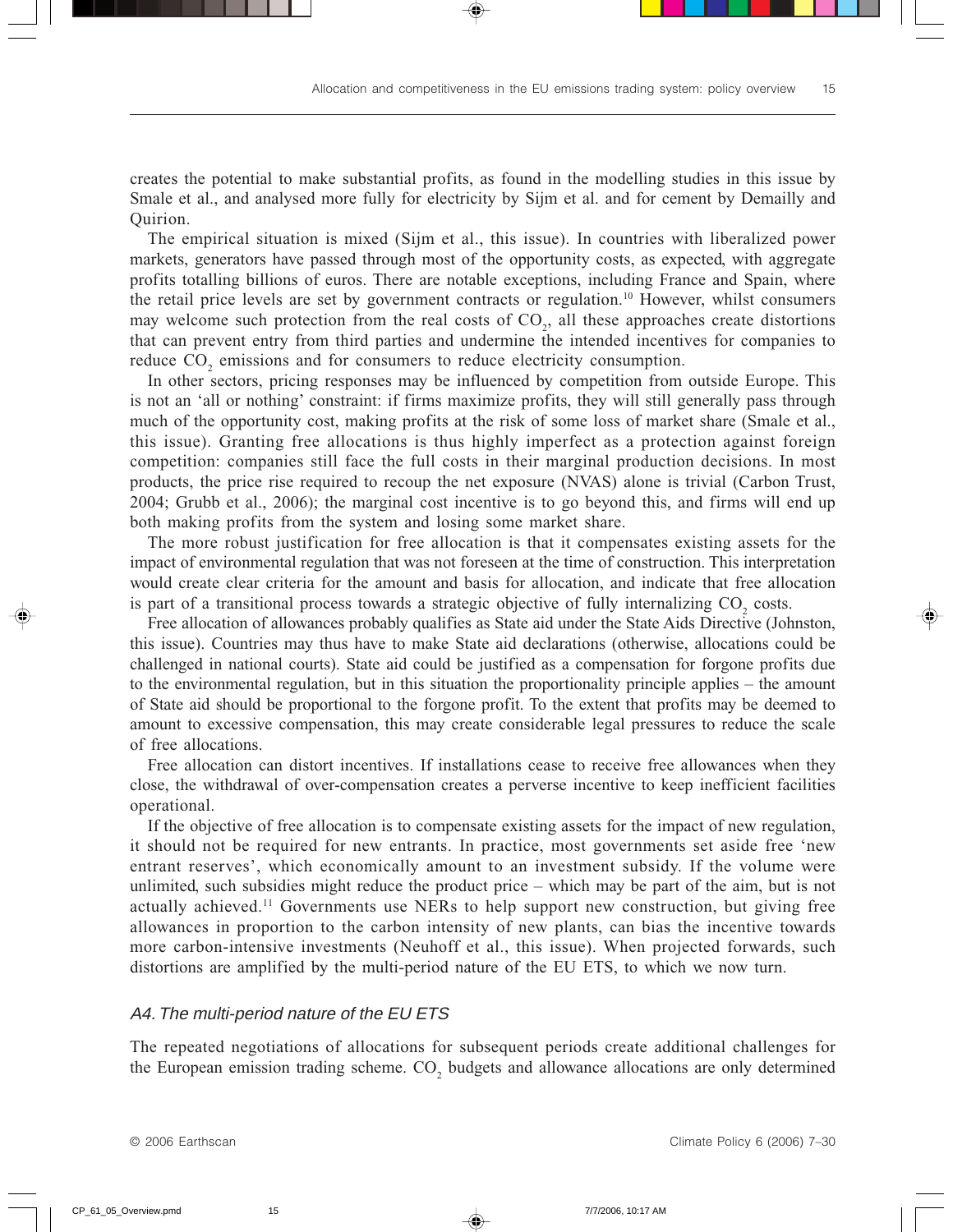for a limited time period, initially 3 and 5 years. Even beyond 2012, the need for flexibility to adapt to learning in both climate change science and mitigation may make it difficult to commit credibly to much longer allocation periods. The complications of international negotiations put further constraints on such commitments.

As indicated above (and see note 9), uncertainty about the future carries a cost, and early clarity about post-2012 continuation would be valuable. The rules surrounding future allocations, however, need to address a number of issues arising from the potential incentives surrounding multi-period allocations.

In negotiating allocation plans for future periods, governments will inevitably find it hard to ignore the latest information on emissions. For example, upon releasing the verified emissions data for 2005, the European Commission suggested that these should be considered in allocation plans for the period 2008–2012. Yet, such 'updating' creates a potential problem, sometimes known as the 'early action problem': if free allocations continue and industries expect future allocations to reflect recent emissions, this undermines the incentive to reduce emissions now.

This is the strongest case of the 'updating' problem. In fact, there are a range of periodic allocation options which introduce different degrees of perverse incentives, as illustrated in a 'pyramid of potential distortions' (Table 1, also see Neuhoff et al., this issue). This illustrates how the distortions

|                                          |                                    | Impacts More expenditure on<br>extending plant life<br>relative to new build |                                                                | Increase plant<br>operation                                                      |                                                                | Less energy<br>efficiency<br>investments                        |
|------------------------------------------|------------------------------------|------------------------------------------------------------------------------|----------------------------------------------------------------|----------------------------------------------------------------------------------|----------------------------------------------------------------|-----------------------------------------------------------------|
| <b>Allowance</b><br>allocation<br>method |                                    | <b>Distortions</b> Discourage<br>plant<br>closure                            | Distortion<br>biased<br>towards<br>higher<br>emitting<br>plant | Shields<br>output<br>(and<br>consumpt-<br>ion) from<br>average<br>carbon<br>cost | Distortion<br>biased<br>towards<br>higher<br>emitting<br>plant | Reduce<br>incentives<br>for energy<br>efficiency<br>investments |
| Auction                                  |                                    |                                                                              |                                                                |                                                                                  |                                                                |                                                                 |
| Benchmarking capacity                    | only                               | $\mathbf{X}$                                                                 |                                                                |                                                                                  |                                                                |                                                                 |
|                                          | capacity by<br>fuel/plant<br>type* | X                                                                            | X                                                              |                                                                                  |                                                                |                                                                 |
| Updating<br>from previous<br>periods'    | output only                        | Y                                                                            |                                                                | X                                                                                |                                                                |                                                                 |
|                                          | output by<br>fuel/plant            |                                                                              |                                                                |                                                                                  |                                                                |                                                                 |
|                                          | type*                              | X                                                                            | X                                                              | X                                                                                | X                                                              |                                                                 |
|                                          | emissions                          | X                                                                            | X                                                              | X                                                                                | X                                                              | X                                                               |

Table 1. Effect of allocation methods to power sector incumbents

Note: X indicates a direct distortion arising from the allocation rule. Y indicates indirect distortions if allocation is not purely proportional to output/emissions.

\* Differentiating by plant type adds additional distortions compared to purely fuel-based distinctions.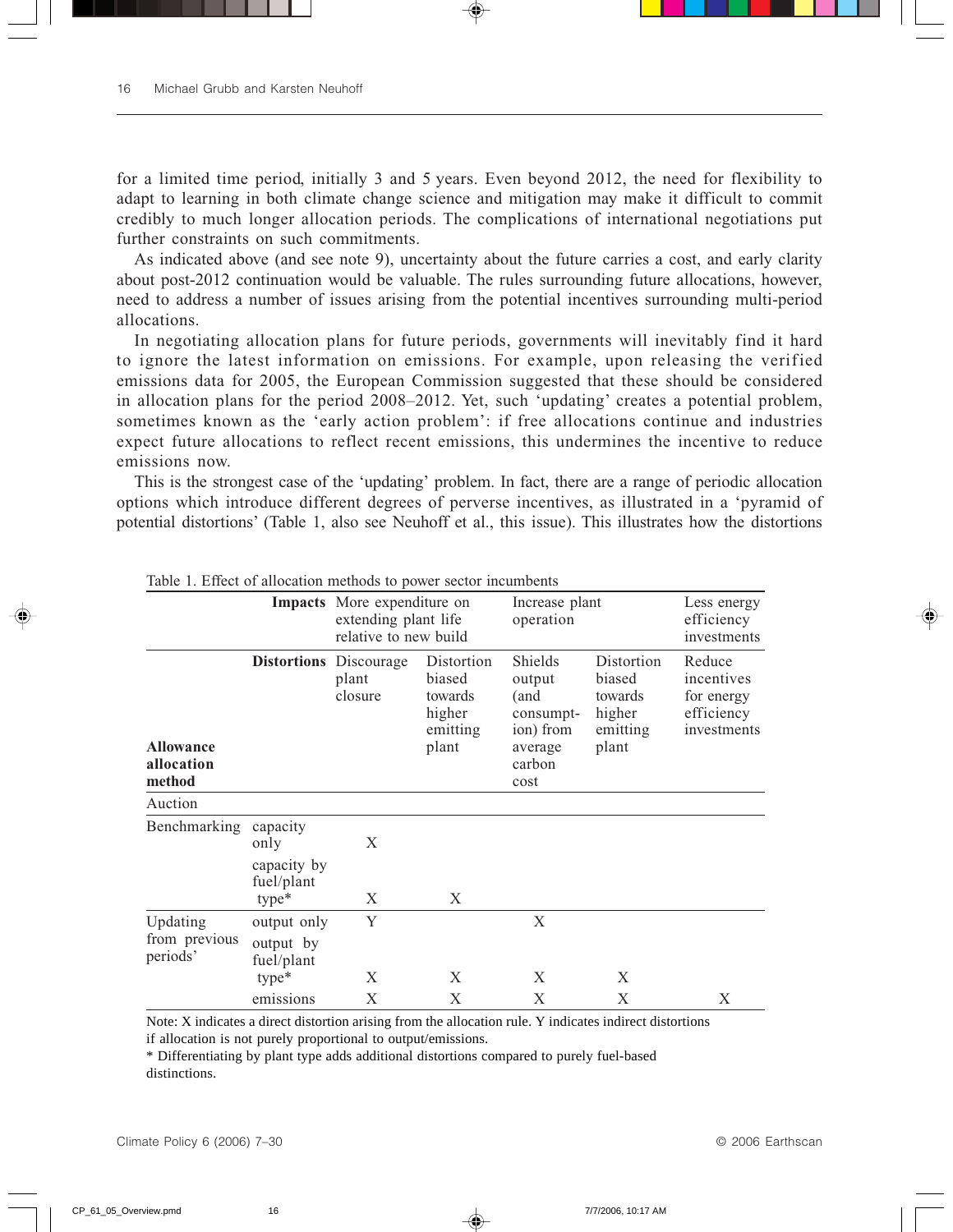increase when moving from auctions (top) to allowance allocation based on historic emissions (bottom). With equal allowances allocated per unit of installed capacity (uniform benchmark, capacity-based), only the closure of inefficient plants is discouraged.12 The distortion can be stronger if the allocation differs according to fuel type or production process, so that higher-emitting plant types (per unit output) get more allowances. These incentives refer to incumbents, but if the previous period's new entrants expect to receive the same free allocations as incumbents in subsequent periods, these distortions may transfer to the actual investment decision, with the potential for particularly perverse consequences.13 Allocating allowances in relation to historic production (e.g. of electricity) creates different distortions, this time in relation to plant operation and pricing, but may reduce some of those associated with closure and new entrant rules.<sup>14</sup>

Phase I allocations were, and phase II are expected to be, mainly related to historic  $CO<sub>2</sub>$ emissions. If companies expect a continuation of this approach, then in addition to the above distortions, the incentive for companies to improve the energy efficiency of existing or new plants is reduced.

All these effects are created by the expectations about allocation for the period post-2012. Committing to less distortionary methods would reduce adverse impacts, and starting to use such approaches during phase II would make this more credible. All distortions can be reduced if governments credibly commit to reducing the free allowance allocation related to historic data or existence of installation.

Note that these incentives apply to methodologies at *facility level*. Where countries separate aggregate emission allocations from the way they are distributed between facilities, the incentive effects need to be distinguished. For example, taking account of recent emissions in setting aggregate national or sector caps may introduce no operational distortions if the allocations to individual facilities are done on an entirely different basis – but the disjuncture may exacerbate distributional tensions.

Finally, some of the potential difficulties in allocation are exacerbated by the lack of harmonization, if a sector in one country can plausibly argue that the methodology adopted in another is more favourable. We now consider this final characteristic of the EU ETS.

## A5. Devolution of allocation responsibilities

The final way in which the EU ETS differs from many other trading systems is in the devolution of allocation responsibilities, in this case to its 25 Member States. This was an essential part of the deal that enabled the adoption of the Directive: Member States would never have ceded to the European Commission the power to distribute valuable assets to their industries. Nor is the EU ETS unique in devolving powers of allocation: it is typical in a number of US systems. Moreover, there are different degrees of harmonization, applicable to different aspects of the EU ETS, and the Commission can and does seek to increase the degree of harmonization through guidance notes (del Rio Gonzales, 2006).

Nevertheless, the devolution of allocation responsibilities does cause significant problems. The most notable area is with respect to new-entrant rules, where free allocation forms a subsidy to new investments. This raises the prospect of a 'race to the bottom' as Member States compete to attract investment – though such subsidies are usually at a macroeconomic cost, in this case exacerbated by the need to then cut back emissions more elsewhere in the economy (or to buy international credits) to comply with Kyoto targets.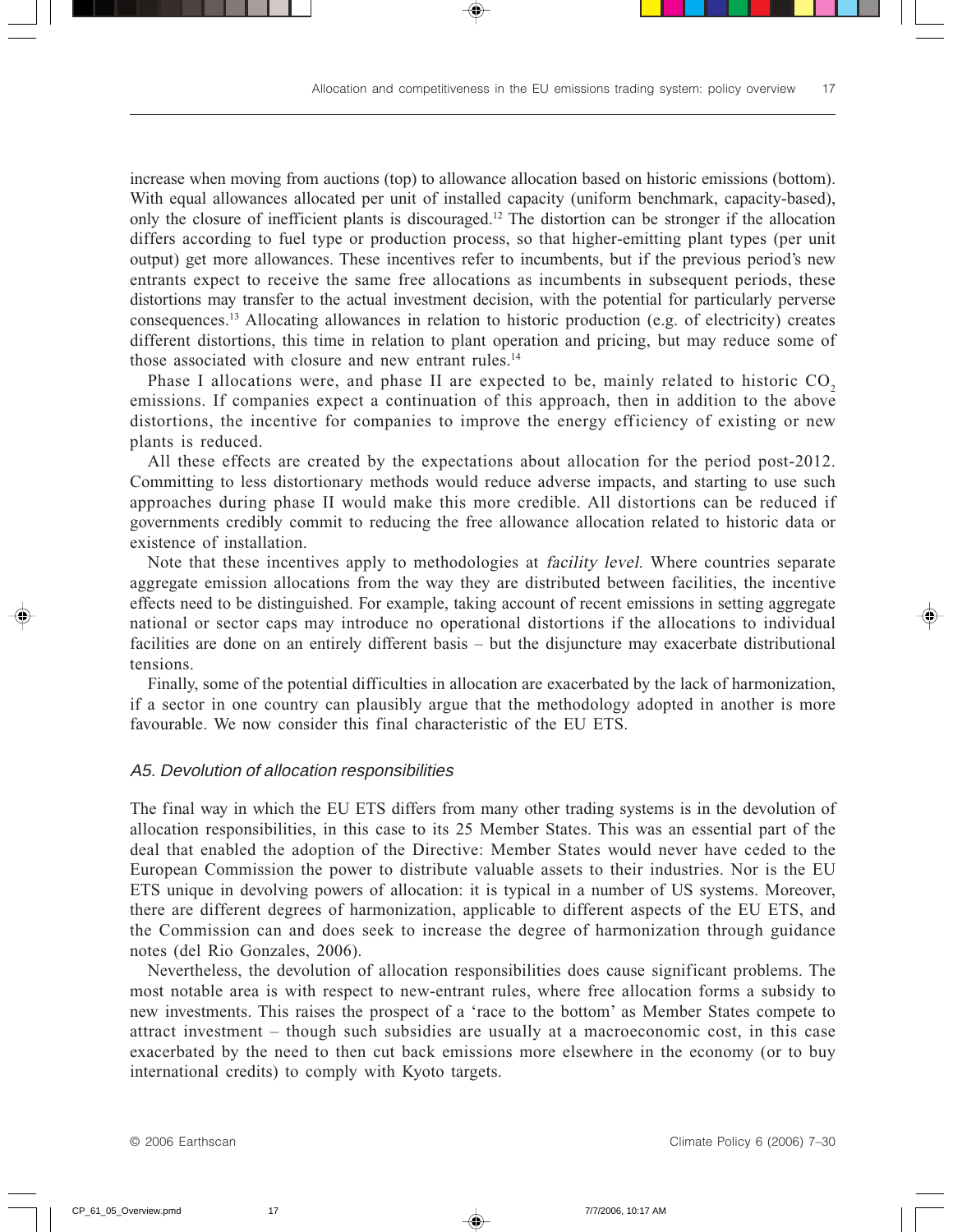In practice, competition on broader aspects of the allocation method to incumbents is also problematic. Politics is largely comparative, and claims by one company or sector that it is being treated more severely than its neighbour can create powerful pressures to weaken allocations. If companies can use recent operational data or projected activities to buttress their case for more generous allocations relative to neighbours, this starts to introduce perverse incentives based around efforts to prove why one's own industry is bound to emit more than neighbouring ones. Significant differences between Member States in allocation and expectations can amplify some of the incentive problems indicated above. The European Commission does not have the legal authority to scrutinize allocation at this level beyond the remit of explicit State-aid considerations.

A sense of proportion is vital in this context. The height of the bars in Figure 1 gives a sense of the real sensitivities to allocation differentials. At a carbon price of  $\in$ 15/tCO<sub>2</sub>, a 5% differential allocation in the iron and steel, or refining and fuels, sectors would represent just 0.25% change in the sector 'value-added'. Only in cement and electricity could the value of a 5% allocation differential potentially approach 1% of value-added; in both cases, this is also small compared with existing price differentials between different parts of Europe, because of transport costs, and tie-line constraints and losses, respectively. Comparative lobbying, and the case for harmonization, needs to be kept in this context.

## **Part B: The policy implications**

During 2006, the EU emissions trading scheme faces practical decisions in two key areas. The first is the allocation plans for the first Kyoto period of 2008–2012. The second is the conduct of a major review, to lay out options for continuing the system post-2012, and to signal how the Directive may evolve in that context. This part of the article addresses these two dimensions.

Considering post-2012 design may appear to be premature, but is likely to be just as important as getting phase II right. Investment decisions now hinge on projected revenue streams out to well beyond 2012; therefore, the decision, nature, and indeed location, of investment in the case of highly tradable goods, may be as much influenced by post-2012 expectations as by phase II allocations. Operational decisions may be distorted to the extent that operators believe that current emissions may influence future allocations. The price of allowances during phase II will be influenced by expectations about the future, both indirectly and directly, because allowances can be banked into the post-2012 period.

Thus the two dimensions are linked. We start by looking at phase II allocations, then address post-2012 options, and conclude by considering linkages and cross-cutting institutional issues. We do not discuss various dimensions already extensively covered in other studies or ongoing processes, such as:15

- technical aspects of implementation, accounting rules, financial reporting standards;
- extension of ETS to cover other sectors, both within industry and others such as transport<sup>16</sup>;
- the small installation limit, notably the debate about whether the present 20 MW threshold should be raised in order to reduce transaction costs.<sup>17</sup>

These are important issues, but our focus is upon allocation and competitiveness, and associated issues around price.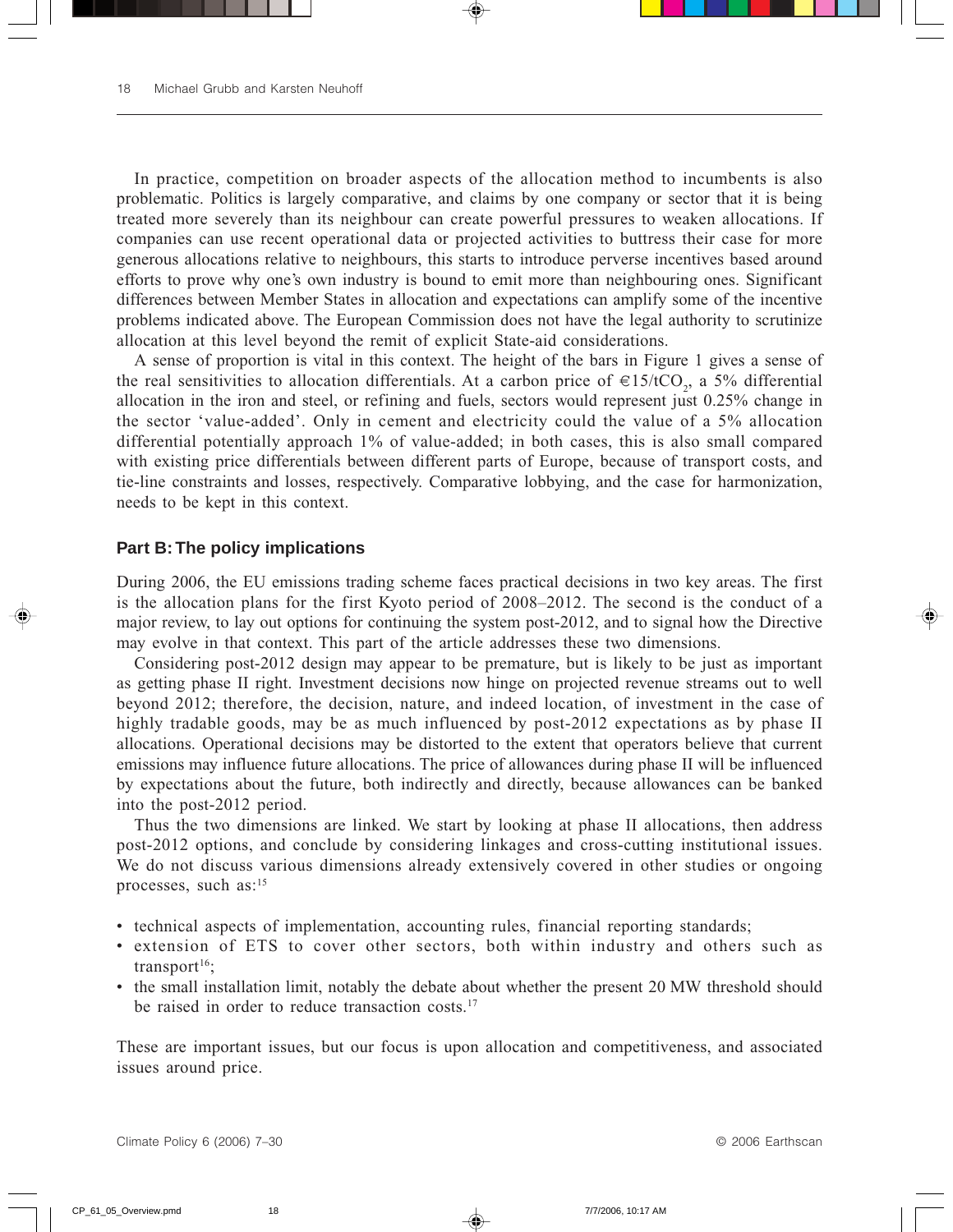## B1. Allocation for phase II

## The context for phase II allocations: the international dimension

With the Directive as it stands, the allocation method is entirely in the hands of Member States, subject to the constraint that governments must give at least 90% of allowances out for free and respect the relevant criteria under the EU ETS Directive. Unlike phase I, they will, however, be making decisions in the context of Kyoto commitments, and using experience from phase I. This involves the knowledge that in countries with competitive markets, the power and potentially other sectors have been profiting from their free allowance allocation. Forecasts for most sectors, particularly outside electricity, have been revealed to have an upward bias, consistent with previous experience of allocation-related negotiations. The sensitivity of power sector emissions to gas prices increased the volatility of  $CO_2$  prices, and this linkage is unlikely to vanish in the coming years.

This suggests that the expected balance of supply and demand, and associated uncertainties, should be an important consideration for phase II NAPs. This must include the potential for credits generated internationally through the Kyoto Protocol mechanisms. The high ETS prices in 2005 led to a surge of investment in projects intended to generate emission reduction credits, particularly through emission-reducing investments in developing countries under the Clean Development Mechanism (CDM). As of March 2006, the projects officially registered or submitted for verification or registration would generate some 825 Mt  $CO_2$ -equivalent up to 2012. Box 2 sets out international projections, which indicate a scale of external supply of Kyoto units that would be looking for buyers. This on its own makes sustained high prices during the phase II of the EU ETS period implausible.

Against this background, our analysis leads to conclusions about phase II allocation in three main areas.

#### Scale of allocation/cutbacks

It is fundamental to understanding the EU ETS that the 'caps' combine with 'trading'. Fears that reducing the free allowance allocation would restrain the ability of companies to produce are misplaced: allowances are freely traded, and companies can acquire additional allowances in the market from three different sources. First, some companies may be able to reduce emissions below their allocation and thus sell surplus allowances. Second, the European Commission currently envisages that up to 8% of allowances can be imported into the European emissions trading scheme from JI and CDM projects. Third, in phase II, governments can auction up to 10% of all allowances. Cutting back on free allowance allocation does not therefore translate directly into a cutback of feasible emissions or output; it simply helps to establish the price and incentives that companies face to undertake cost-effective emissions abatement. In principle, free allocation is a temporary derogation from bearing the full costs of  $CO<sub>2</sub>$  emissions.

Recognizing this and the wider context set out above, we reach the following conclusions about phase II allocation.

## **(i) All sectors should receive less free allowances than projected 'business-as-usual' needs**

The evidence that basing allocations on projected 'business-as-usual (BaU) emissions' leads to an inflation of emission projections is consistent, overwhelming, and readily explicable (see above). The recent market collapse is proof either that projections were inflated, or that companies found it far easier than expected to reduce emissions – probably a combination of both.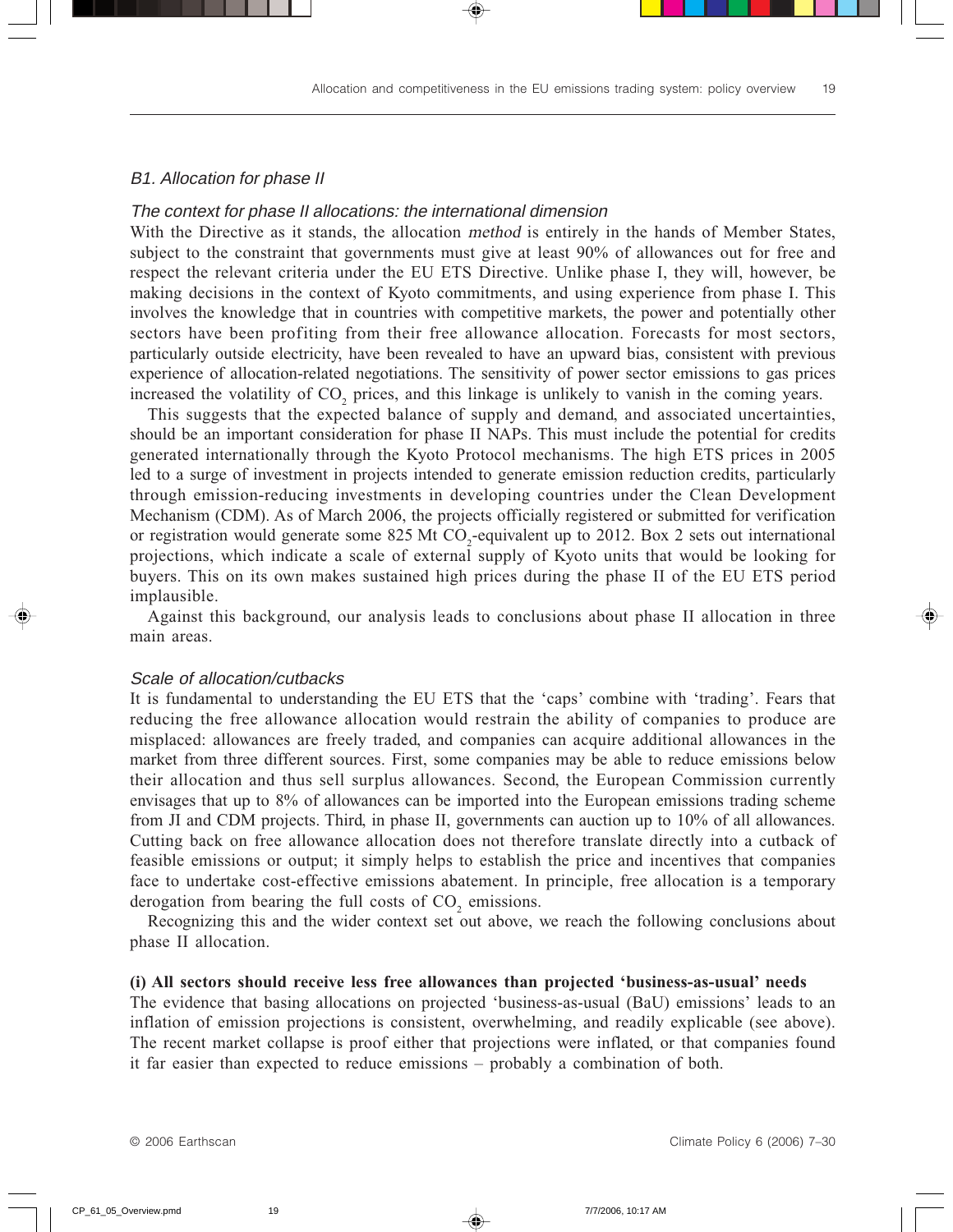Box 2. International supply and demand of emission credits and allowances

International project credits. CDM projects already submitted by March 2006 project emission saving credits of 825 MtCO<sub>2</sub>eq up to 2012; some may not proceed but most are already significantly developed, and of course many more could yet be submitted. Climate Strategies estimates of likely credits available from the CDM span  $680-1200$  MtCO<sub>2</sub> for the Kyoto first period. The contribution of Joint Implementation projects in eastern Europe is more uncertain because the institutions were only set up in December 2005; Climate Strategies estimates span  $120-980$  MtCO<sub>2</sub>. The combined projections are a little lower than those of one of the major market analysts, PointCarbon (1000–3000 MtCO<sub>2</sub>eq); see the table below.

Surplus Kyoto allowances. The potential supply of surplus Kyoto allowances available from eastern Europe (including the new EU states, Russia, and Ukraine), without the need for specific projects, is much bigger  $(3000-8000 \text{ MtCO}_2)$  eq). The amount made available on terms attractive to potential buyers is subject to political uncertainty.

Supply-demand balance. Japan is likely to need  $250-1000$  MtCO<sub>2</sub> imports to comply with its Kyoto obligations, some of which would be drawn from allowance trading; Canada could also compete but with less certainty. Thus the Kyoto system has a supply of project-based credits already in the pipeline (officially or unofficially) that is likely to substantially exceed non-EU demand, plus a large 'buffer' of surplus Kyoto allowances potentially available. For more detailed discussion and data see workshop report. This will inevitably tend to limit EU ETS prices during the Kyoto period.

|                                                  | LOW                   | <b>HIGH</b> |
|--------------------------------------------------|-----------------------|-------------|
| <b>SUPPLY</b>                                    |                       |             |
| CC-Perspectives/Climate Strategies estimates (a) |                       |             |
| Clean Development Mechanism (CERS)               | 680                   | 1200        |
| Joint Implementation (ERUs)                      | 120                   | 980         |
| <b>Total emission credits</b>                    | 800                   | 2200        |
| PointCarbon estimates (b)                        | 1000                  | 3000        |
| Potential supply of AAUs                         | $\leq 1000 - 3000(a)$ | 8000(b)     |
| <b>NON-EU SOURCES OF DEMAND</b>                  |                       |             |
| Japan                                            | 250                   | 1000        |
| $(Canada^*)$                                     | $(700)*$              | $(1300)*$   |

(a) CDM estimates by CC-Perspectives based upon registered projects; CDM and JI estimates debated and adjusted for likely attrition through registration process at Climate Strategies workshop on Kyoto implementation, *http://www.ukerc.ac.uk/content/view/231/115*.

(b) Estimates by PointCarbon presented by Kristian Tangen at PointCarbon conference, Copenhagen, March 2006, *www.pointcarbon.com*.

\*Note: Canada could have demand comparable to Japan, but the new government has raised serious questions about its willingness to trade internationally, although it does not have a parliamentary majority anywhere near sufficient to withdraw from the Kyoto Protocol. All figures are cumulative, thus a range of 1000–2000 MtCO<sub>2</sub> in project credits corresponds to 200–400 MtCO<sub>2</sub>/yr over the Kyoto first period.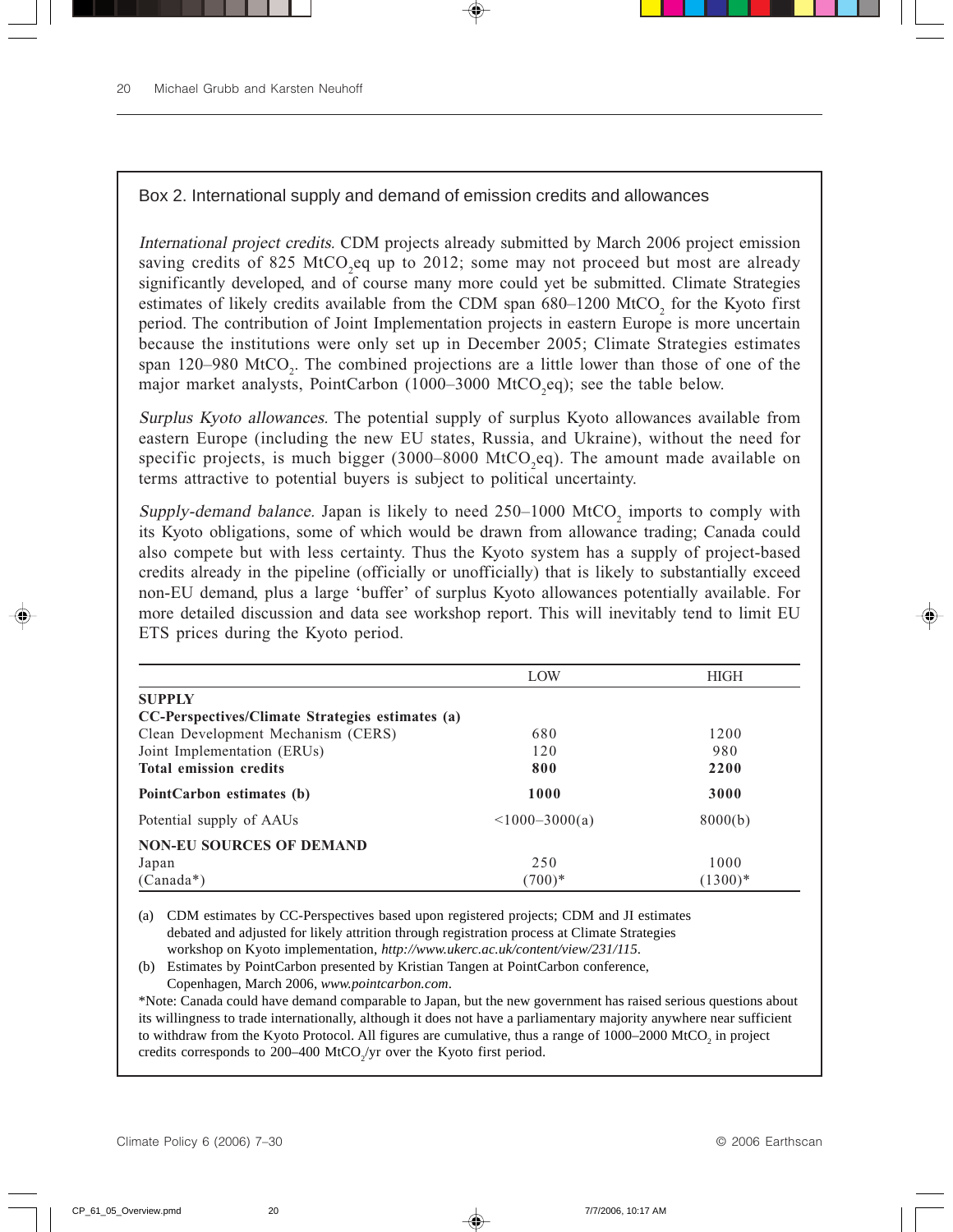The psychology of negotiations that give any sector everything that it projects that it would emit, without any  $CO_2$  constraint, places an unhealthy emphasis on lobbying around emission forecasts, which are inherently uncertain, and is a fundamentally unsustainable way of approaching allocations in future periods (see below). Moreover, it risks fostering a focus on compliance without optimization, and creates incentives to highlight the difficulties of mitigation rather than to assess objectively the full range of options (Hepburn et al., this issue). A credible case can be made that giving any sector all that it projects would be emitted under BaU (if defined as if there were no  $CO<sub>2</sub>$  problem or policy) fundamentally undermines the motivation to cut emissions and could also be challenged under the EC State-aid rules (Johnston, this issue).

Modest cutbacks carry no significant implications for competitiveness. The 'value at stake' involved in a 10% cutback is about 1% of present sector value-added for cement and electricity, and around 0.2–0.4% for steel and refining (Figure 1: see notes on underlying price assumptions). If the companies maximize profits, competitiveness is about their pricing strategy as influenced by the cost of carbon, not by their allocation, and most of these sectors could be expected to continue to profit even under considerably stronger cutbacks (as explained and demonstrated for the core ETS sectors for cutbacks up to 30% by Smale et al., this issue). In most cases, modest cutbacks would reduce the scale of the profits they can expect to derive as a result of the EU ETS, with no other significant implications for pricing or competitiveness.<sup>18</sup>

#### **(ii) Free allocations to the electricity sector should be cut back by more than other sectors**

In the light of the scale of profits made by the electricity-generating sector in countries with competitive markets (empirical evidence set out in Sijm et al., this issue), this proposition is now more widely accepted. The electricity sector is barely exposed to foreign competition and, unlike other sectors, it does not face electricity price increases in inputs. In countries with competitive markets, greater cutbacks for the power sector have no direct implications for other sectors, since the price is predominantly set by the opportunity cost of carbon, not by the profit/loss balance of power generators.

Of the total 2.2 Gt  $CO_2$ /year emissions covered by the EU ETS overall, the power sector currently accounts for around 60%. To illustrate the potential magnitudes involved, after allowing for forecasting errors:19

- a 20% cutback in free allocations to the power sector would generate a 'potential' demand (i.e. relative to 'no control' emissions with no emissions abatement) of about 260 Mt  $CO_2$ /year;
- a 5% cutback to other sectors on the same basis, about another 45 Mt  $CO_2$ /year.

A maximum 10% of auctioning would make around 210 Mt  $CO_2$ /year available through auctions, out of a total allocated of 2100 Mt  $CO_2$ . The overall shortfall – to be met through emissions abatement (e.g. fuel switching end-use efficiency in the power sector) and international purchase – would then still be only around 100 Mt  $CO_2$ /year, close to the revealed surplus in 2005 and much smaller than the lowest estimates of the total supply of Kyoto project credits.

#### Method of allocation and new entrant rules

Allocating allowances for the period 2008–2012 to existing facilities based on historic emissions does not in itself create any adverse incentives. However, if companies expect that the allocation for the period post-2012 will be based on their emissions in the coming years, then this distorts their operational and investment decisions – for example, deterring early action. If free allowance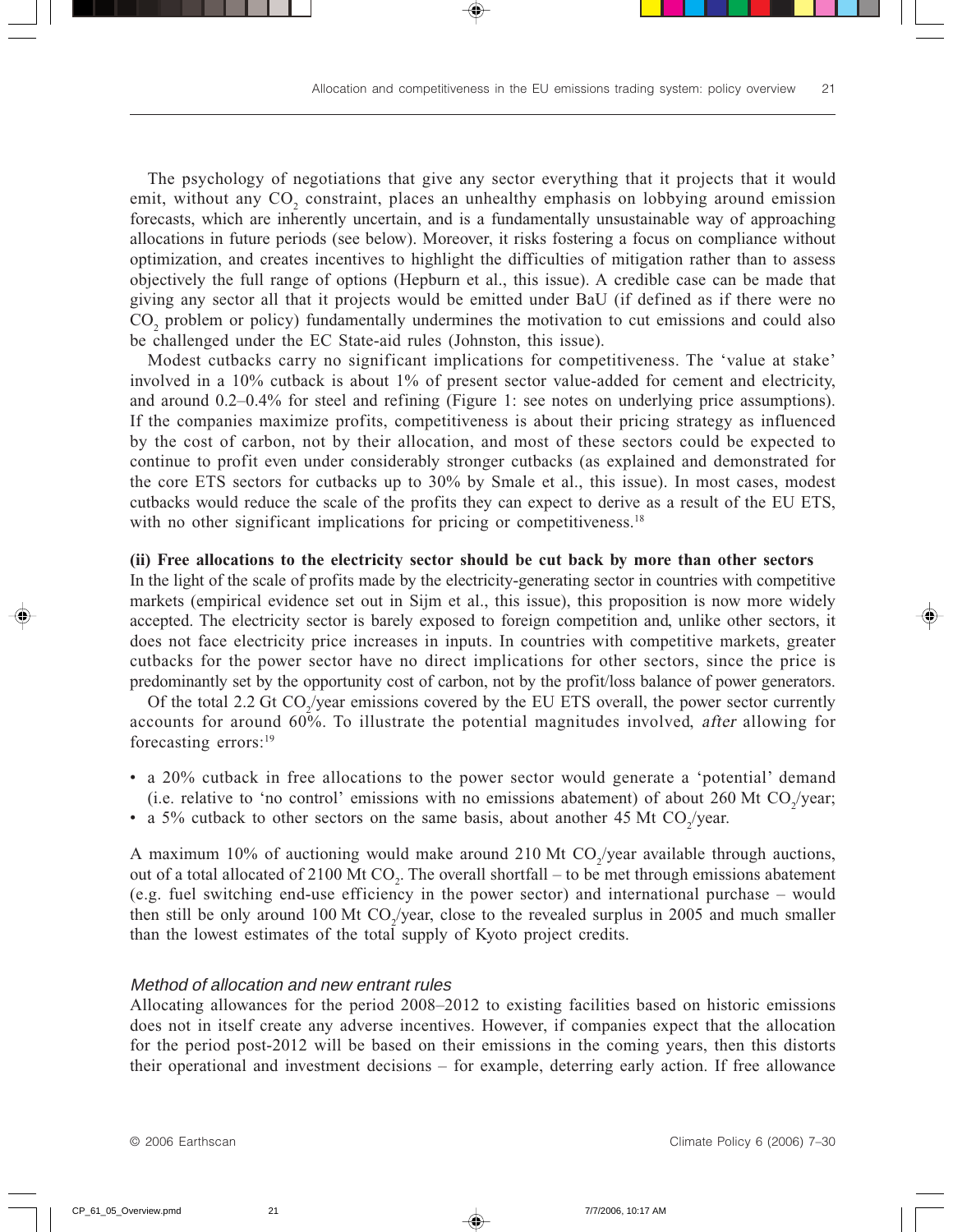allocation is phased out rapidly post-2012, then this is less of an issue. Otherwise benchmarks based on installed capacity or historic output also reduce distortions. Greater use of benchmarking in individual sectors or countries in phase II could both inform future allowance allocation and signal commitment to these policies.

Giving free allowances to new entrants is being widely considered to help boost new investment, for example to support the security of supply objectives or reduce impacts of  $CO_2$  allowance prices on the electricity price. New entrant reserves should be based on output or capacity, and avoid differentiating according to the  $CO_2$ -intensity of the new investment. In particular, giving more to coal than gas plants rewards investment in new coal facilities, which would conflict with objectives to tackle climate change, increase the cost of future emission reductions, and in the long run could lead to higher electricity prices. The damaging effects would be amplified if carbon-intensive new entrants not only receive free allowances for the period 2008–2012 but also receive promises for subsequent periods. This could also undermine various options that governments have to implement European and international solutions to address longer-term competitiveness issues and emission spillovers, as discussed below.

This suggests a sharp contrast between the methods appropriate for incumbents, and those for new entrants. Differentiating allocations to incumbents based on their carbon intensity avoids a large redistribution of rents associated with existing assets; politically, it is unavoidable and does not in itself distort the efficiency of the system, provided the practice is phased out over successive periods. Differentiating allocations to new entrants based on their carbon intensity has no such defence, runs counter to the objectives of the system, and builds up trouble for the future by failing to encourage low-carbon investments.

#### Price stability and auctioning

As noted above, there are inherent reasons why the phase II market may be volatile, and price instability carries a cost. Greater stability in price expectations would reduce risks and increase investment in low-carbon technologies and energy efficiency improvements.

The Directive enables allowances to be banked from phase II into future periods. Economic analysis tends to assume that this will improve price stability, by reducing exposure to shortperiod variations. However, this conclusion depends upon the stability of expectations for future periods. In practice, the early years of phase II may be a period of intense struggle over the shape and degree of future commitments, with considerable impacts on expectations about future emission reductions and allowance prices. The net effect of banking on price stability is therefore hard to predict, and it is certainly not a panacea. Suggestions that allow 'borrowing' of allowances from future periods would amplify risks and volatility, and introduce additional problems.<sup>20</sup> Strong intertemporal linkages could also make negotiations about future periods even more political and more complicated, as their impact would be felt directly in the current market.

Linkages between periods have some desirable features in principle by allowing for longer-term smoothing of demand and supply shocks, but the solutions to price instability lie elsewhere.

Our analysis suggests, rather, that auctions could be employed to improve stability and investor confidence surrounding  $CO_2$  prices (Hepburn et al., this issue). The key mechanism would be for governments to release some of their allowances through a joint minimum-price auction. The minimum bid level would then act as a price floor (to the extent that the market needed access to the auction). To avoid competition between Member States, they would have to agree the minimum price and basic auction rules, which could be most simply operated by the European Commission, although Member States would retain the revenues. This process would not conflict with the existing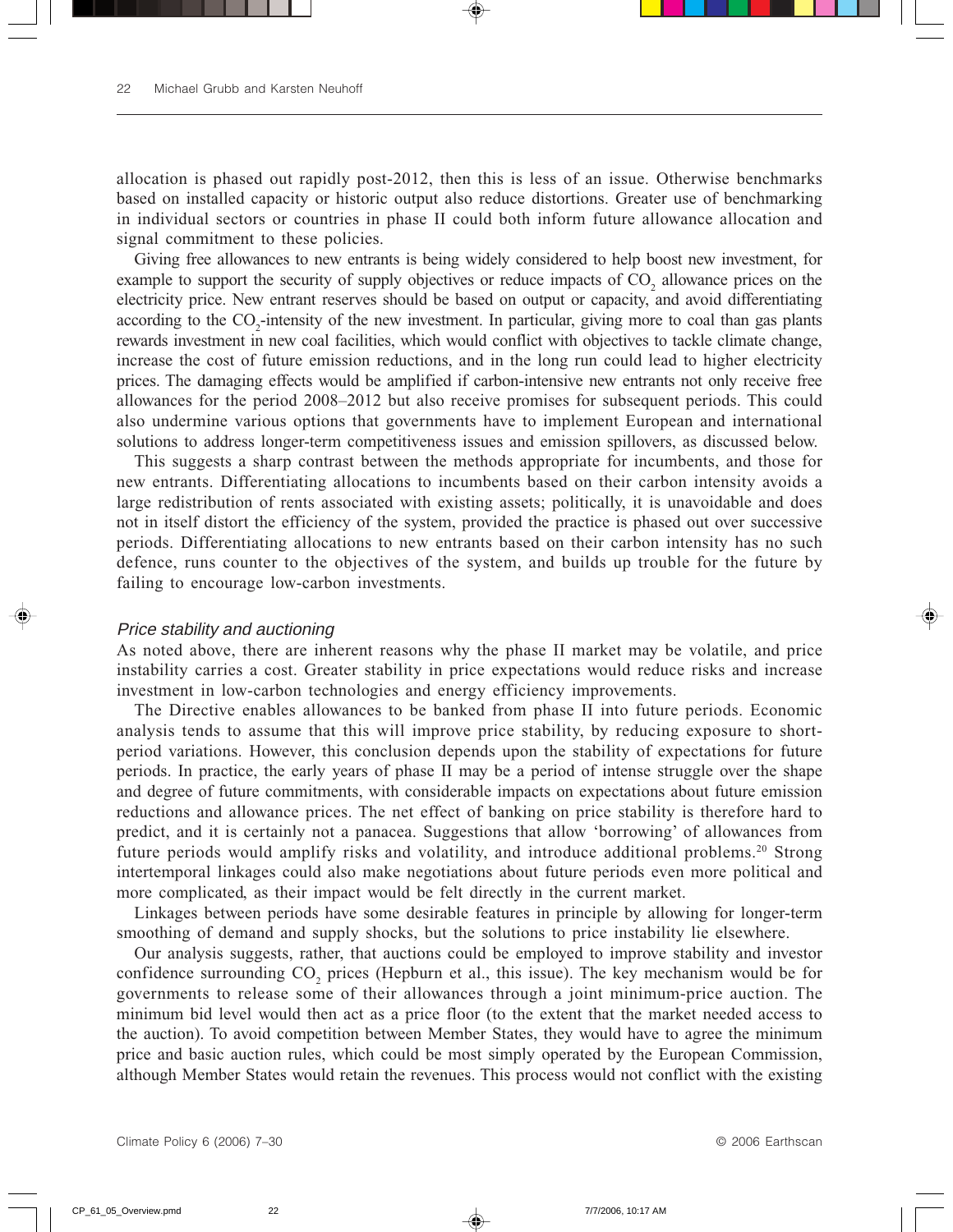terms of the Directive, and there are several familiar, readily available approaches to conducting such auctions (Hepburn et al., this issue).

If the overall allocation is set such that the market requires at least some of these allowances, then this ensures the price will not drop below the agreed minimum bid price. Excessive allocation, or large inflow of cheap allowances from CDM and JI projects, could of course ultimately overwhelm a price floor set in this way, though the 'supplementarity' criteria does also allow member states to limit the inflow into the system (Article 11a of EU Directive on emission trading, amended  $27.10.2004$ ).<sup>21</sup>

Some other analysts express the opposite concern, that prices might rise to levels deemed to pose an unacceptable risk to European industry, and that to prevent this risk the system should contain a price cap or 'safety valve' (e.g. Bouttes et al., 2006). Our assessment of phase II, in terms of both supply–demand balance and the economics of competitiveness over the 5-year period, leads us to be sceptical that this is a realistic concern. It is, however, true that a planned response to any such eventuality would be better than a panic-based reaction such as occurred in the California  $NO<sub>x</sub>$  trading system. Should prices rise to levels that were judged to pose a credible threat to competitiveness of a particular sector, and State-aid rules prevented auction revenues being used to assist it (or the country concerned had not conducted any auctions), the most obvious first step would be to relax supplementarity constraints, and possibly expand the scope of emission credits that could qualify for compliance purposes. We do not consider issues of price ceilings or safety valves beyond this.

#### B2. Allocation, competitiveness and design post-2012

As indicated above, early clarity about the existence and nature of the system post-2012 would be extremely valuable to the functioning of the EU ETS. Reduced uncertainty post-2012 would enable more efficient investment and thus reduce ongoing  $CO_2$  emissions and prices. This will not be easy to achieve – but it could still be possible and useful to make certain commitments, and to clarify key elements of design, much sooner.

Negotiations on post-2012 quantified commitments in the framework of the Kyoto Protocol were launched by the Montreal Meeting of Parties in December 2005. Rapid progress is not expected, however, not least because of continued non-participation by the USA. The EU ETS Directive is explicitly designed to continue in sequential periods, and the process of examining this in earnest begins with the Review in 2006.

Given the complexity of the issues, combined with the international political situation, a global agreement on post-2012 quantified reduction targets is unlikely before 2009 at the earliest. This is too late to be of much use in assisting efficient investment under the EU ETS: a credible EU commitment and structure to support EU low-carbon investment needs to be established well before then.

Credibility on post-2012 targets therefore requires clarity and commitment to a design that is:

- effective in reducing  $CO_2$  emissions to justify continued policy support;
- efficient, for example the structure must achieve acceptably low levels of perverse incentives;
- economically sustainable, by avoiding adverse competitiveness impacts and emissions leakage;
- *politically sustainable*, by creating a shared perspective in the public sphere and among key industry sectors that the above objectives are achieved.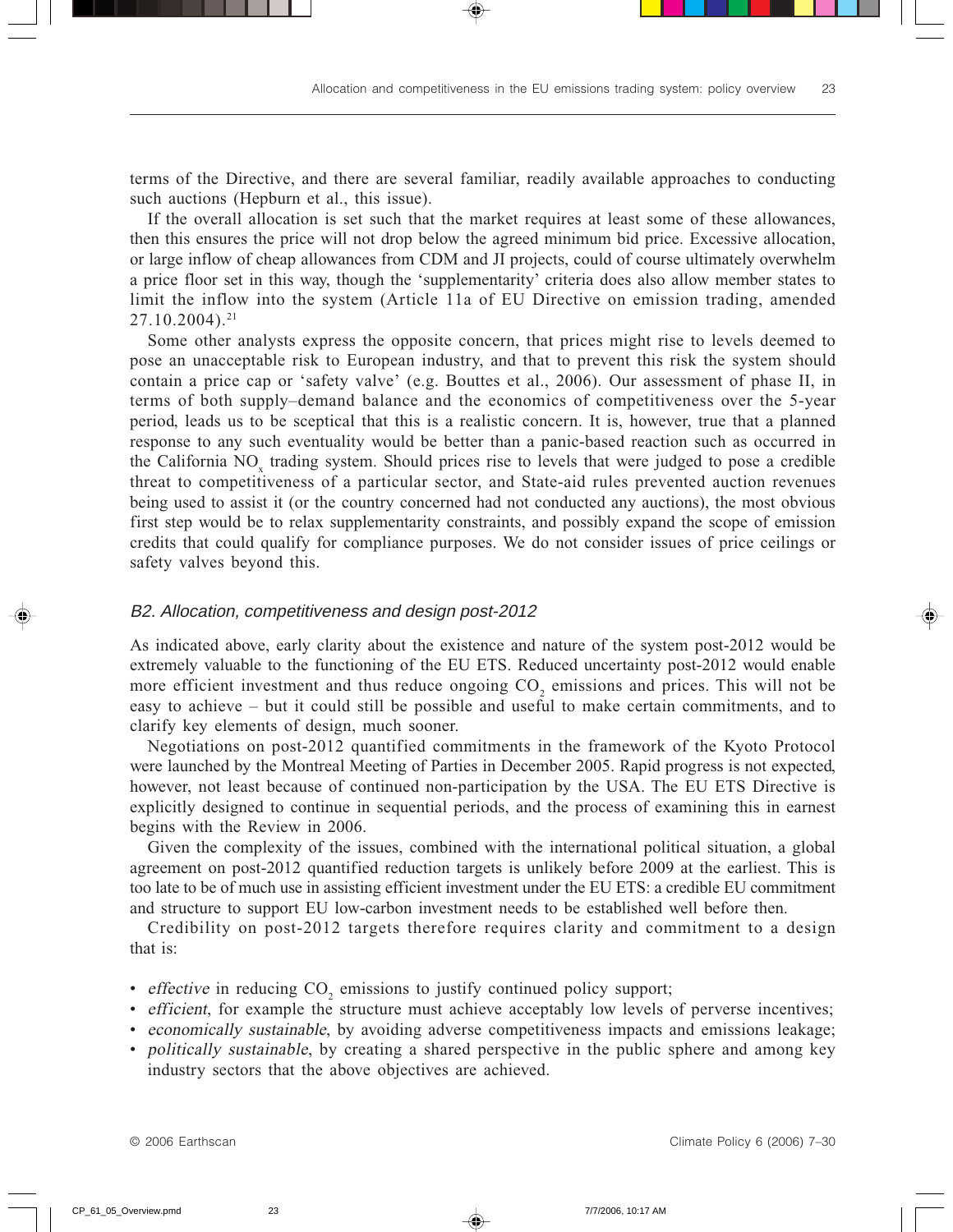The European Emission trading scheme has secured political support for a successful start and the creation of an effective and potentially efficient instrument. After five decades of struggle over European energy and environmental affairs, establishing a free trading market across the EU is no small achievement. It has also secured an environment in which there is now unprecedented management attention devoted to  $CO_2$  emissions. However, beyond phase II the EU ETS needs to evolve. Future design needs to avoid the perverse economic incentives that can result from repeated free allowance allocations, and concerns around competitiveness and leakage must be addressed to allow the EU ETS to maintain higher prices over longer periods.

Allocation will in any case have to move away from projection-based approaches for purely pragmatic reasons. Already in phase II negotiations the attempt to estimate 'what emissions would be during 2008–2012 if there were no  $\mathrm{CO}_2$  policy or problem' requires complex speculation to unravel what may have already been influenced by climate concerns, a year of high carbon prices, the impact of  $CO<sub>2</sub>$  on gas prices and expectations about the future. After five years of operation and investment based on the EU ETS, constructing a 'no carbon policy' projection as a baseline for the post-2012 period would be an exercise in fantastic speculation about precisely which investments might have been 'attributable' to climate policy, and trying to unravel them and guess what might have happened instead, and then project the implications forward. It is a wholly impractical basis for the long term – consistent with the view that phase II is essentially a transitional period towards a better-grounded and more durable approach.

In principle, the two simplest approaches to maximizing the internal effectiveness and efficiency of the scheme are rapidly to phase out free allocations, or to move to relatively uniform outputbased benchmarking of allocations, probably based around the performance of best available technology for the sector.

In either case, the implicit cutbacks probably imply greater use of auctioning. As argued above, this has distributional and State-aid benefits, and could be used in ways that help to stabilize prices, and potentially to support longer term price signalling. This in turn can underpin low-carbon investments directly through greater price security, and also potentially by using auction revenues to support longer term investment instruments (Hepburn et al., this issue).

However, rapidly reducing free allocations may be politically very difficult, and benchmarking is generally far more complex than it appears because of the variety of installation types, processes and products; and neither in itself offers ready protection against competitiveness and leakage concerns. If the EU ETS is to be sustained over long periods, and potentially at high carbon prices, we see three main avenues that have the potential to meet all the criteria:

International agreement(s), covering all major competitors, to implement policies that reflect  $CO<sub>2</sub>$  costs in product prices of energy-intensive, internationally mobile goods. Note that fully global participation may not be required, either in terms of countries or sectors: protecting EU industry under the EU ETS may only require agreement involving the principal competing nations covering the core sectors of aluminium, cement, iron and steel, refineries, and perhaps some chemical products.<sup>22</sup> Agreement to reflect  $CO<sub>z</sub>$  costs in electricity generation would also be desirable because of its downstream impacts. In theory, agreements with sector organizations themselves could be considered, but the absence of any precedents or institutional authorities for such an agreement would make it highly problematic (Kulovesi and Keinänen, 2006). The more serious proposals for sectoral agreements have focused upon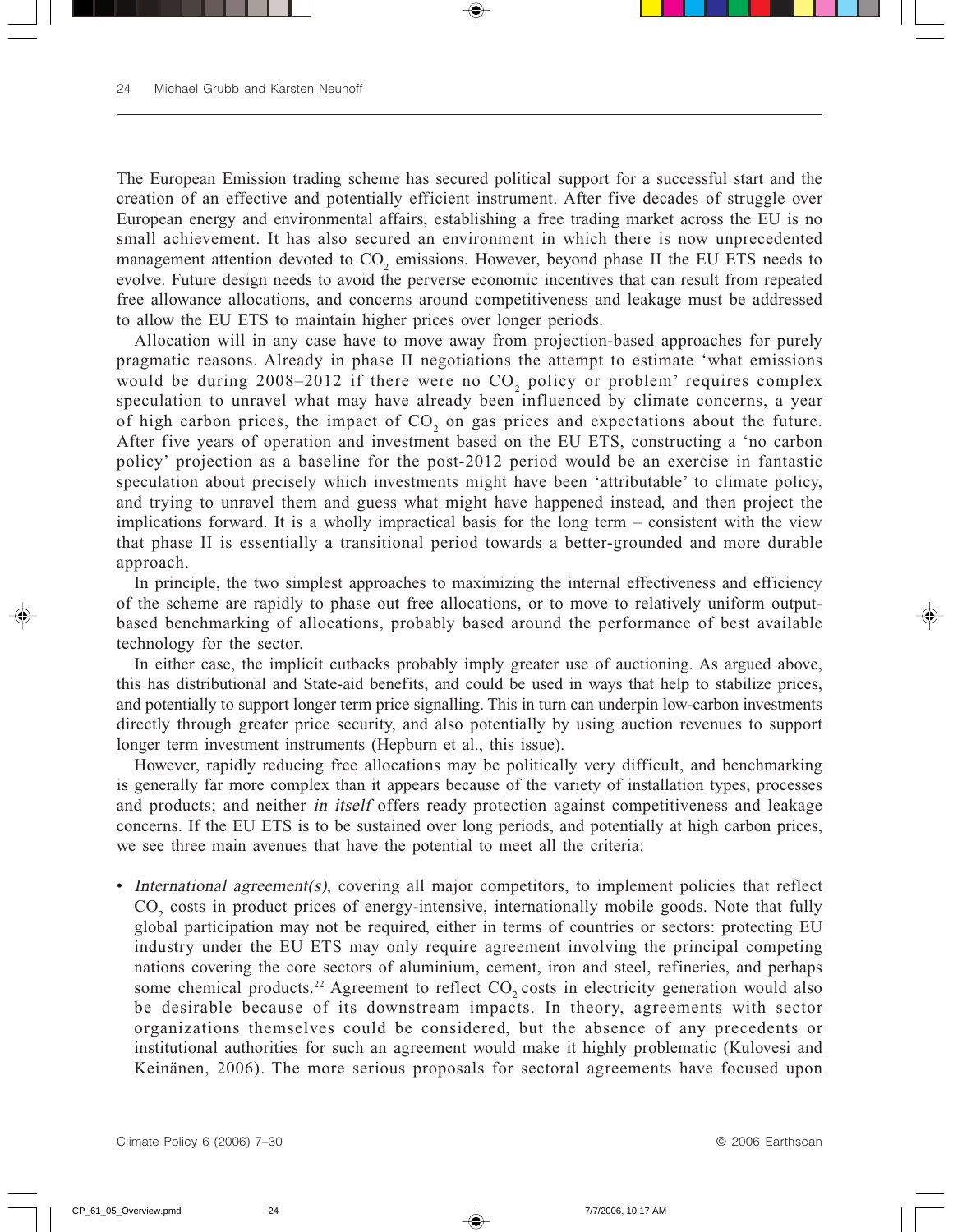governmental commitments, albeit in consultation with their industries (Schmidt and Helme, 2006).

- Use of border-tax adjustments to compensate industry producing in regions with high  $CO<sub>2</sub>$ costs for these costs when exporting, with a symmetric tariff being applied to imports. Thus the combination of a stringent emissions policy with border-tax adjustment need not discriminate against industry in either region. The flexibility of WTO rules could be explored to ensure that industry in regions controlling  $CO<sub>2</sub>$  are not disadvantaged, though this would probably require the use of auctioning rather than free allocation to allow compensation for average costs incurred (Hepburn et al., this issue). Again, this need not be a universal approach, but rather one addressed to the specific sectors where there may be valid concerns.
- If these two approaches cannot be implemented, the EU ETS could still be continued by enabling output-indexed allocation. Sectors exposed to international competition could receive  $CO<sub>2</sub>$ allowances in proportion to output (output- or intensity-based allocation). Demailly and Quirion (this issue) illustrate how this would avoid both leakage and profiting from the EU ETS by the EU cement industry. This would require either 'ex-post', or at least 'within-period', adjustments. The current Directive precludes such allocation for good reasons. Fully output-indexed allocation would require retrospective adjustments to allocations, and would shield product prices from the real costs of  $CO_2$ . Along with removing the scope for sectors to profit from the EU ETS price impacts, by removing the costs of  $CO_2$  from product prices this would remove incentives for product substitution as means for  $CO_2$  abatement. Within-period adjustments, that update allocations based on recent output, would have similar but less extreme effects. In macroeconomic terms these approaches would thus be less efficient, but would maintain the incentive for individual sectors to reduce the carbon intensity of their operations, and thus protect the value of low-carbon investments within the EU ETS sectors whilst avoiding competitiveness problems. The detailed provisions required for any such allocation are tailored for existing products and processes and thus create barriers for the use of innovative solutions for energy efficiency and low carbon technologies.

In practice, the EU may not face a straight choice between these three options. Where effective sectoral agreements can be secured, these are probably the best first choice; but they are unlikely to be easy or quick to negotiate, and may come down to focusing on particular products or subsector markets. Border tax adjustments, similarly, are unlikely to be 'all or nothing'. They would instead be considered in the context of particular industries and products, where a valid case for competitiveness concern was raised, and for which other solutions appeared inappropriate. Outputindexed allocations, similarly, could be considered in some cases, but the more widespread their adoption, the more deleterious would be the impact on the macroeconomic efficiency of  $CO<sub>2</sub>$ controls.

However, any or all of these options would both avoid competitiveness concerns and protect the security of low-carbon investments in the EU ETS sectors. Thus it is neither possible, nor necessary, for the EU to choose between them now. Rather, our conclusion is that solutions are available, and that the EU can unambiguously commit to continuing the EU ETS, recognizing that three avenues are available to support this decision in the event of failure to secure a truly global agreement. The next few years can then be used to engage industry and other stakeholders in dialogue about which would be the most appropriate avenue to follow, perhaps on a case-by-case basis, given the limited number of sectors at stake.

© 2006 Earthscan Climate Policy 6 (2006) 7–30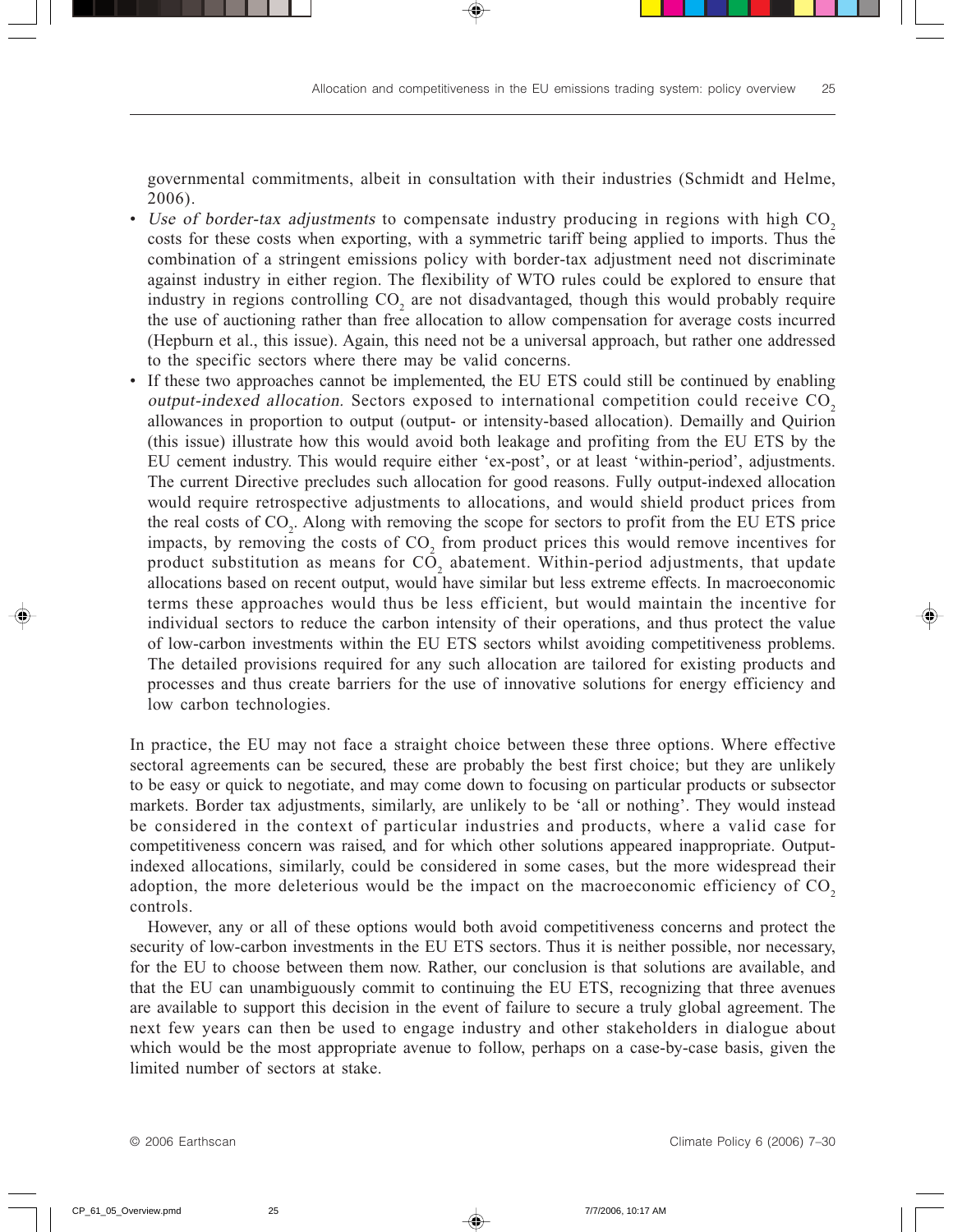## B3. Implications of post-2012 options for phase II and the Directive

We conclude our analysis by considering briefly the implications of this analysis in relation to phase II, the EU ETS Directive, and related institutional considerations.

All three of the options above for long-term design would probably require amendments to the EU ETS Directive, or other complex bodies of EU legislation:

- in the case of international sectoral agreements, to accommodate the specifics of such agreements;
- in the case of border-tax adjustments, to implement the necessary tariff legislation;
- in the case of output-indexed allocation, to enable *ex-post* adjustment or within-period updating based upon industry output.

These observations raise the question of whether such measures, and associated amendment, should be considered for phase II. We unambiguously conclude not, for two strong reasons.

First, the economic analysis in our studies underlines that competitiveness is primarily a *strategic* issue, not an immediate one. Most participating sectors can expect to profit from the EU ETS in phase II: but those for which this involves significant price rises on internationally traded products may start to see erosion of exports, and/or import penetration into domestic markets, if product price impacts are high enough and sustained (Demailly and Quirion, this issue; Smale et al., this issue). Similarly, decisions on the location of major investment by multinational companies will not be made primarily on the basis of carbon costs to 2012: they will be based on strategic evaluation of the costs and benefits of locating in different regions over periods of decades (Grubb et al., 2006). Indeed, phase II could be considered as a transitional period in which the profits accruing to several sectors as a result of free allocations could be used to build up investment in low-carbon technologies and associated expertise, enhancing their position for a carbonconstrained world.

Second, the changes that may be required for post-2012 continuation are all complex. Sectoral agreements would require extensive international negotiation; so, in practice, would any sensible approach to border tax adjustments. Even output-indexed allocation would require extensive redesign of trading markets and evaluation of the appropriate basis to be used. Moreover, the sectors are not homogeneous and the EU does not have homogeneous industries; on the contrary, diversity of products, processes, and national circumstances is the norm when these sectors are examined more closely (Grubb et al., 2006). Any attempt to reopen the Directive to make such adjustments quickly for phase II would rapidly risk unravelling. The only possible exception might be for adjustments driven by, and confined to, the explicit legal basis of State-aid considerations – which itself allows for the continuation of existing arrangements while alternatives are developed (Johnston, this issue).

Indeed, the relative simplicity of the system as it stands, and the flexibility it gives to Member States, should to some degree be considered as an opportunity for experimentation. For example, benchmarked allocations in a range of sectors may be an attractive approach for the longer term; but this is far from certain, given the complexities. If phase I was mainly about establishing the market, phase II offers the chance for national experimentation with some of these allocation possibilities.

There is one significant caveat to this. Allocations during phase II should not create promises about allocations post-2012 that foster inefficiency, or undermine the options post-2012. The risk of perverse incentives arising from expectations about continued free allocation has already been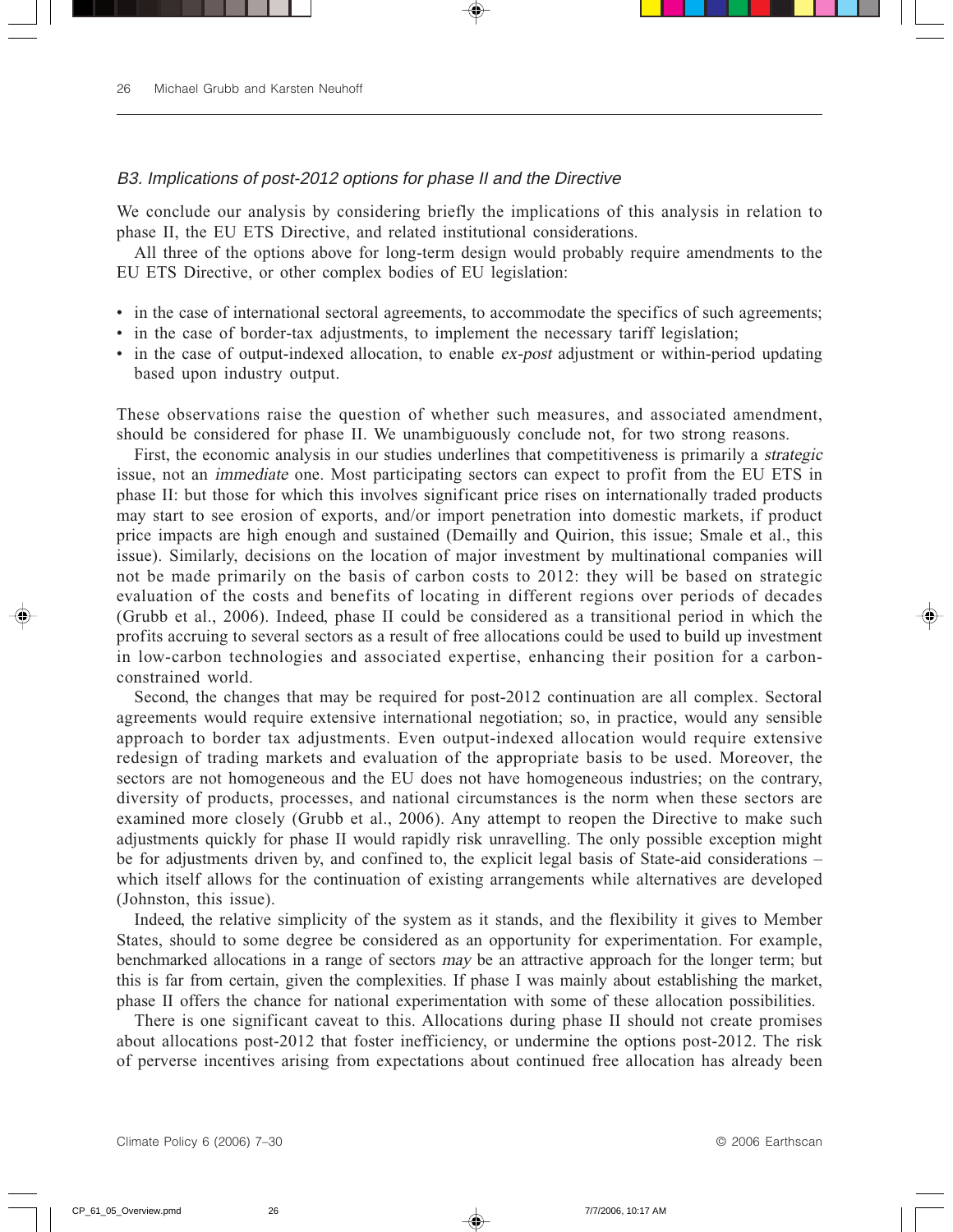illustrated (and detailed in Neuhoff et al., this issue). Moreover, WTO law (and arguably EC Stateaid law) may allow border-tax adjustments that compensate for actual costs incurred, but not for opportunity costs; consequently they may be most effective in combination with very limited or no free allowance allocation. Output-indexed allocation might offer free allowances, but not against a historic baseline or an ex-ante commitment. For phase II this is relevant if countries make promises about future allocations, for example in the context of new entrants. This not only risks the distortions already indicated; it could also undermine Europe's scope to evolve the EU ETS to a system that uses sound economic principles to secure efficient emission reductions whilst avoiding competitiveness distortions.

Finally, managing the future allocation of allowances, which will be increasingly valuable at higher carbon prices over time, will require stronger institutional foundations. Allocations designed to compensate sectors for average costs incurred would require far more sophisticated approaches than are currently being considered, which might have to be differentiated much more according to specific sectoral characteristics. Long-term credibility is crucial; yet greater sectoral differentiation of approaches could make it even harder to resist pressures to tweak allocations for short-term political convenience. There may also be more need to harmonize allocation methods across Europe. Faced with these conflicting pressures, governments may need to learn from monetary policy, in which the need for credibility of commitments to tackle inflation led to the establishment of independent central banks with clear mandates, and ultimately the creation of the European Central Bank (see Helm et al., 2003). Establishing a long-term, clear and credible foundation for allocating allowances under the EU ETS, and managing its diverse international linkages, could require thinking of a similar order.

The EU ETS is a remarkable achievement. Current debates, in the light of the first verification results, the allocations for phase II, and the launch of the Review for phase III, offer important windows of opportunity to improve the scheme for both phase II and beyond. Member States need to look beyond the immediate short-term pressures of allocation negotiations, and seize the opportunities on offer.

## **Acknowledgements**

Climate Strategies would like to express its sincere gratitude to the following organisations for sponsoring and supporting this study: The Carbon Trust; Department of Trade and Industry, UK; Department for Environment, Food and Rural Affairs, UK; Ministry of Economy, Netherlands; BP; and Ministry of Sustainable Development, Sweden. Financial support from the UK research council under grant TSEC is also gratefully acknowledged.

For more information about Climate Strategies, the EU Emissions Trading Scheme study and work on national implementation, contact: Beverley Darkin, Convenor, Climate Strategies & Senior Research Fellow, Chatham House, bdarkin@chathamhouse.org.uk, tel: + 44 (0)20 7957 5741.

#### **Notes**

1 CO<sub>2</sub> − 2.2 billion tonnes of annual CO<sub>2</sub> emissions in phase I (EC, 2005), at prices between €10 to €30/tCO<sub>2</sub>. SO<sub>2</sub> 10 million t at \$270–850/short ton,  $\rm NO_{_X}$  East Coast, 640,000 t at \$2000/short ton.

2 Note that this is a complementary treatment to that presented in the Carbon Trust analysis (Carbon Trust, 2004) which focused on the variation in value at stake for a range of electricity price pass-through and a modest range of allocation cutbacks (0–10%). The intent in Figure 1 is also to give an insight into the marginal cost impacts that can drive imports under profit-maximizing behaviour. In addition, the chart in Carbon Trust (2004) was indexed on total sector turnover, rather than value-added.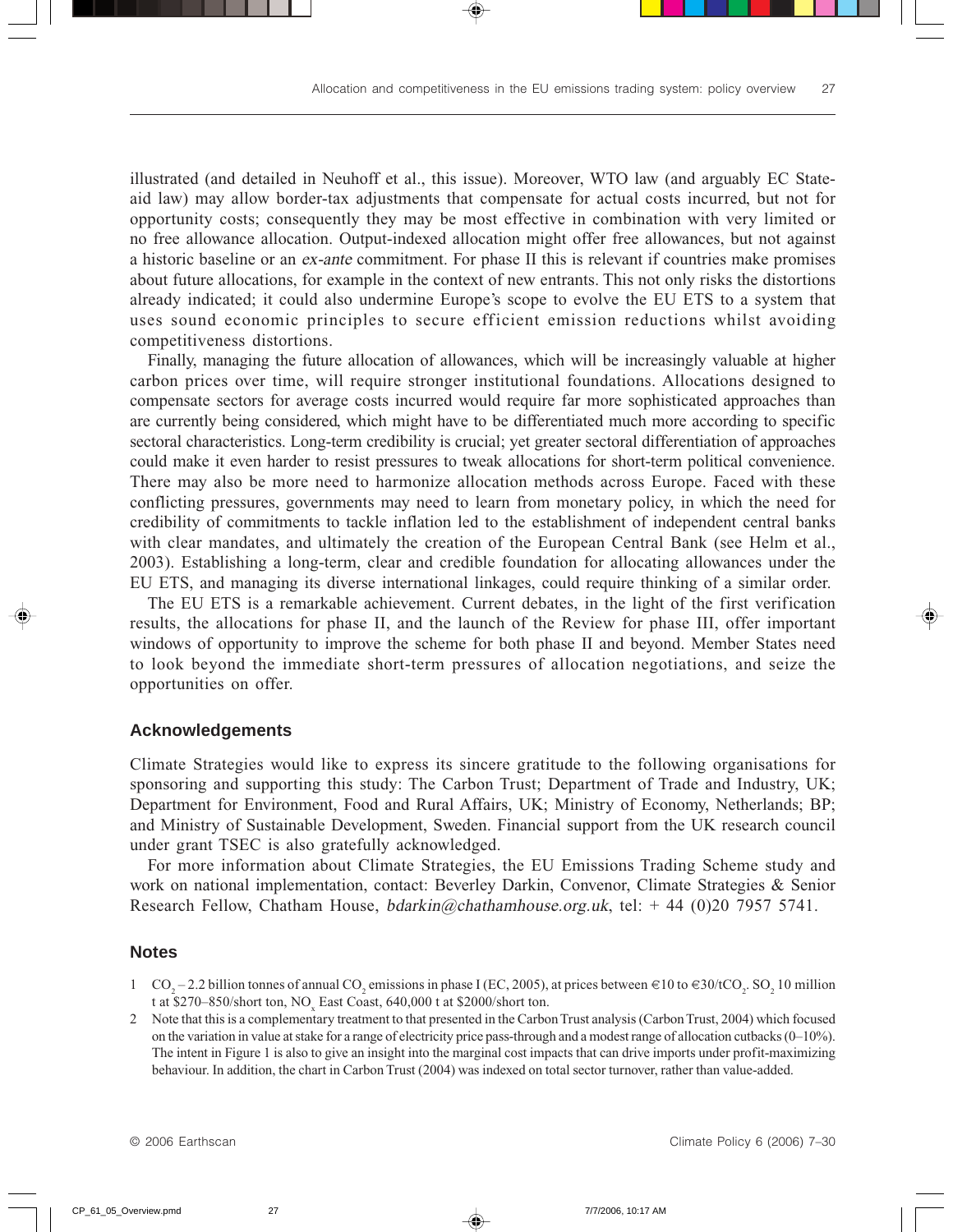- 3 If the marginal carbon intensity equals the average carbon intensity, the MVAS as indicated here is equal to the marginal cost divided by the sector value-added per unit output. In most sectors, in most countries, there is not much divergence between the marginal and average carbon intensity.
- 4 Sectors outside of the EU ETS would face the cost impact at the bottom of each bar (electricity price exposure) and an equivalent incentive to change the price of their products; there would be no divergence between average and marginal/ opportunity costs, and no resulting scope for profiting from such divergence.
- 5 Based on preliminary data from the EC for verified emissions for 21 of the 25 countries covered by the EU ETS, released on 15 May 2006. It is assumed that Poland, the main unknown, has an 18% excess allocation, similar to Hungary and the Czech Republic. The data suggest that market was 86 MtCO<sub>2</sub> (long) in 2005. See the article on auctioning (Hepburn et al., this issue).
- 6. And indeed had been predicted on the basis of simple aggregate trend statistics and the experience with previous target-based systems such as the UK ETS and Climate Change Agreements (Grubb et al., 2005).
- 7. This is for three reasons. First, business, like the rest of humanity, tends towards optimism. No business sets out its store based upon pessimism, contraction, or projected failure. Second, linking allocations to projected needs creates a huge incentive for businesses to inflate forecasts. Third, assumptions that cutting emissions would take time and capital underestimate the scope for some basic housekeeping measures: companies 'don't know what they don't know' about mitigation possibilities until they find out.
- These are classic results of real option theory. See Baldursson and von der Fehr (2004) for a more sophisticated discussion of this issue.
- 9 Obviously industry is exposed to volatile prices for many other input factors, but if all producers use similar technologies, then they can pass on changes in input prices to product prices. In contrast, if two competing technologies, e.g. with different levels of energy efficiency, can be used to manufacture the same product, then cost differences that only affect one technology are more difficult to pass to the product price. Risk-averse investors then prefer the solution with lower capital costs – which is usually not the energy-efficient approach. Reducing uncertainty about post-2012 can thus accelerate investment in lowcarbon technologies, reducing emissions and  $CO<sub>2</sub>$  allowance prices.
- 10 In these countries, domestic bills are not affected despite an increase in wholesale price levels, and the vertically integrated companies cross-subsidize their retail costs with the profits from the free allocation. In other countries, dominant power generators might anticipate government intervention and thus refrain from passing on  $\mathrm{CO}_2$  opportunity costs to wholesale price levels.
- 11 The amounts available in most allocation plans are limited, and the response of new construction too slow; and once operational, carbon-intensive new entrants face the same incentive as incumbents to factor-in opportunity costs of production.
- 12 Of course, discouraging closure might be considered as an aim of policy, particularly in the power sector, where many European countries are worried about adequacy of generating capacity. But it is using the ETS for purposes – to implicitly support extending plant lifetimes – contrary to that for which it was designed, and such extension could be at the expense of new investment in lower emitting plant.
- 13 The modelling studies of Neuhoff et al. (this issue) include an example where technology-specific new entrant reserves, extended into technology-specific incumbent free allocations in future periods, result in coal plants being constructed that would not have been economic in the absence of the EU ETS.
- 14 An allocation that is not differentiated between different fuel types (uniform benchmark, output-based) reduces opportunity costs of emitting  $CO_2$  and thus reduces the impact on the product price. This reduces incentives to substitute less  $CO_2$ intensive products, e.g. from cement to wood as a building material, or from electricity consumption to investment in energy efficiency; but there is not an incentive to keep plants operating above some minimum threshold purely to get allowances. If such 'output-based updating' allowance allocation is differentiated between production processes and fuel types, then additional distortions create an incentive to increase operation of more  $CO_2$ -intensive fuels and production processes.
- 15 See also the forthcoming ECP Report No. 2: The EU ETS: Taking Stock and Looking Ahead [available at http://www.ceps .org/].
- 16 This issue was a major focus of the LETS study, 'LIFE Emissions Trading Scheme' (AEA Technology Environment, Ecofys UK et al., 2006). This concluded that the EU ETS coverage could readily be expanded to include  $CO_2$  from some chemical sectors (production of ammonia, fertilizers and petrochemicals); methane from coal mines; and  $\rm{CO}_2$  and PFCs from aluminium production. These would increase emissions coverage of the EU ETS by about 9%, resulting in it covering almost exactly half of EU total CO<sub>2</sub> emissions. Overall, however, 'there is limited scope for modifying the current Directive to include additional sectors and gases in the scheme for practical reasons. Many sectors either consist of a large number of small emitters or their emissions are too uncertain. Other measures may be more appropriate for tackling emissions from these sectors.'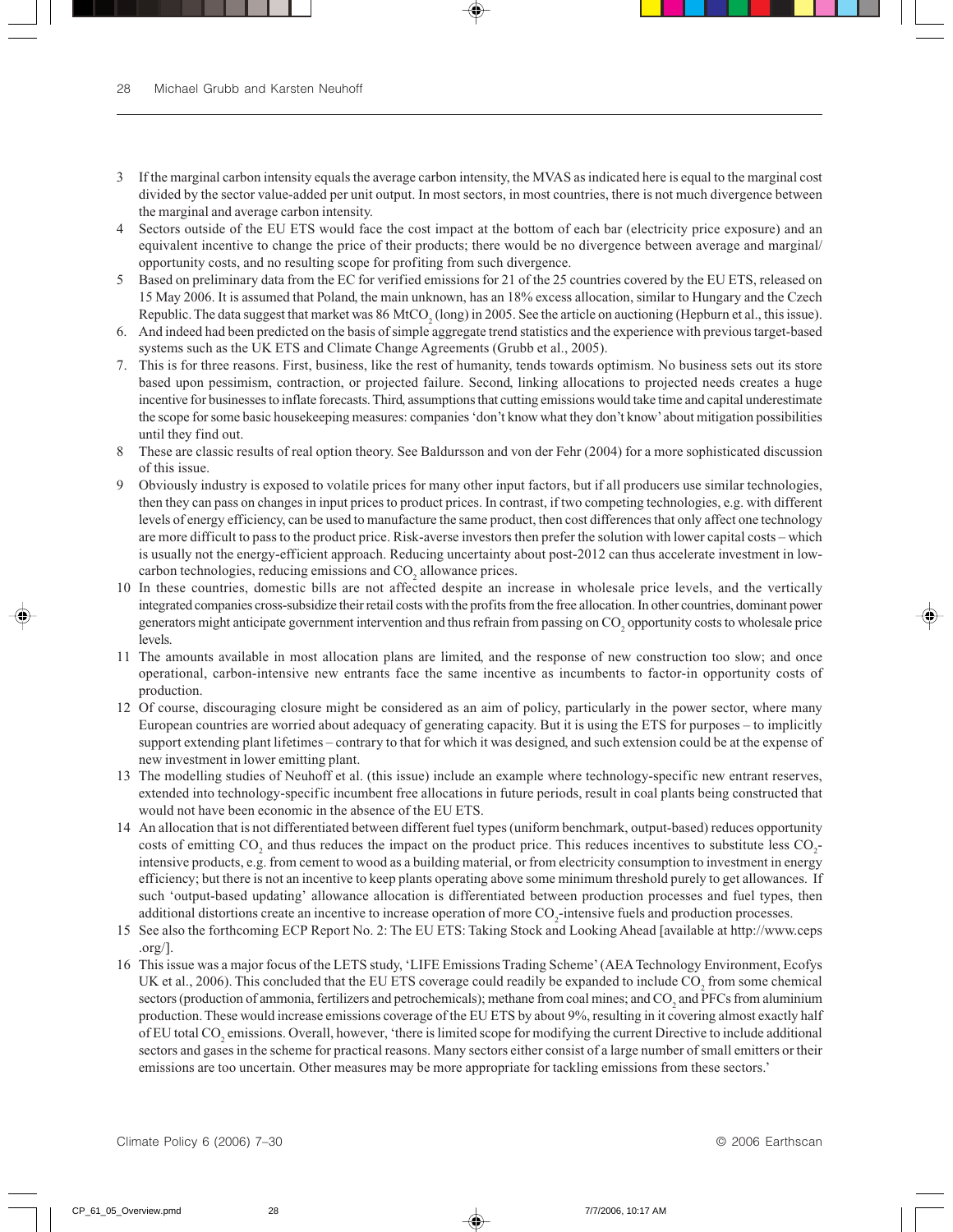- 17 Whilst the wider political debate is calling for more sources (such as aviation) to be included, the debate within the EU ETS is about precisely the opposite: whether the 20 MW threshold for small facilities has been set too low, causing high administrative costs across thousands of installations that contribute only a small fraction of the total emissions covered (e.g. Schleich and Betz, 2004).
- 18 The only exception would be where energy-intensive operations engage in 'limit pricing' designed explicitly to exclude foreign competition in the most exposed markets, rather than seeking to maximize overall profits, i.e. where companies already cross-subsidize operations to exclude cheaper imports. Even cement, with by far the highest relative 'value at stake', the magnitudes are not large compared with the present costs and with integrated cement companies, the profits accruing to the more shielded inland cement operations would more than fund continuation of such cross-subsidy if the companies choose to adopt that strategy over the phase II period (see Demailly and Quirion, this issue).
- 19 If the upward bias of aggregate forecasts over the period were estimated to be 5%, for example, the corresponding cutbacks relative to these forecasts would be about 25% and 10%, respectively.
- 20 In addition to uncertainty about future prices, this would inject into the phase II market uncertainties about the terms of borrowing from future periods that do not yet exist, against allocations that are not yet defined, with no legal clarity around penalties for non-compliance in future periods, and with much scope for lobbying future allocations based upon the size of the 'debt' accumulated.
- 21 For example, the German draft NAP2 allocation plan indicates a limit on imports of 12% of allocation (Draft NAP, and statement by Jurgen Landgrebe indicating he expected this limit to remain, cited in Point Carbon 02 June 06.
- 22 Nor, in fact, is the converse true: a global agreement on national  $CO_2$  targets would not necessarily protect industrial competitiveness, if other countries sought to meet their targets through action on domestic or transport sectors whilst still protecting their internationally mobile industries from  $\mathrm{CO}_2$  costs. This further strengthens the case for designing the ETS to be viable for the long term in ways that do not hinge upon an all-encompassing global agreement.

# **References in Climate Policy Special Issue, Volume 6(1) Allocation and Competitiveness in the EU ETS**

- Demailly, D., Quirion, P., 2006. CO<sub>2</sub> abatement, competitiveness and leakage in the European cement industry under the EU ETS: grandfathering versus output-based allocation. Climate Policy 6(1), 93–113.
- Hepburn, C., Grubb, M., Neuhoff, K., Matthes, F., Tse, M., 2006. Auctioning of EU ETS phase II allowances: how and why? Climate Policy 6(1), 137–160.
- Johnston, A., 2006. Free allocation of allowances under the EU emissions trading scheme: legal issues. Climate Policy 6(1), 115–136.
- Neuhoff, K., Keats Martinez, K., Sato, M., 2006. Allocation, incentives and distortions: the impact of EU ETS emissions allowance allocations to the electricity sector. Climate Policy 6(1), 73–91.
- Sijm, J.P.M., Neuhoff, K., Chen, Y., 2006. CO<sub>2</sub> cost pass-through and windfall profits in the power sector. Climate Policy 6(1), 49–72.
- Smale, R., Hartley, M., Hepburn, C., Ward, J., Grubb, M., 2006. The impact of  $\rm CO_2$  emissions trading on firm profits and market prices. Climate Policy 6(1), 31–48.

## **Other references**

- AEA Technology Environment, Ecofys UK, et al., 2006. A report produced for the LETS Update Partners [retrieved 26 May 2006, from http://www.environment-agency.gov.uk/business/444217/590750/590838/1294204/1295326/1291719/1291949/ ?version=1&lang=\_e].
- Baldursson, F.M., von der Fehr, N.-H.M., 2004. Price volatility and risk exposure: on market-based environmental policy instruments. Journal of Environmental Economics and Management 48(1), 682–704.
- Bouttes, J.-P., Leban, R., Trochet, J.-M., 2006. A Low Carbon Electricity Scenario: A Contribution to the Energy Policy and Climate Change Debate. DDX-06-10.
- Carbon Trust, 2004. The European Emissions Trading System: Implications for Industrial Competitiveness, Carbon Trust, London [available at http://www.carbontrust.co.uk/default.ct].
- del Rio Gonzalez, P., 2006. Harmonization versus decentralization in the EU ETS: an economic analysis. Climate Policy 6, forthcoming.

© 2006 Earthscan Climate Policy 6 (2006) 7–30